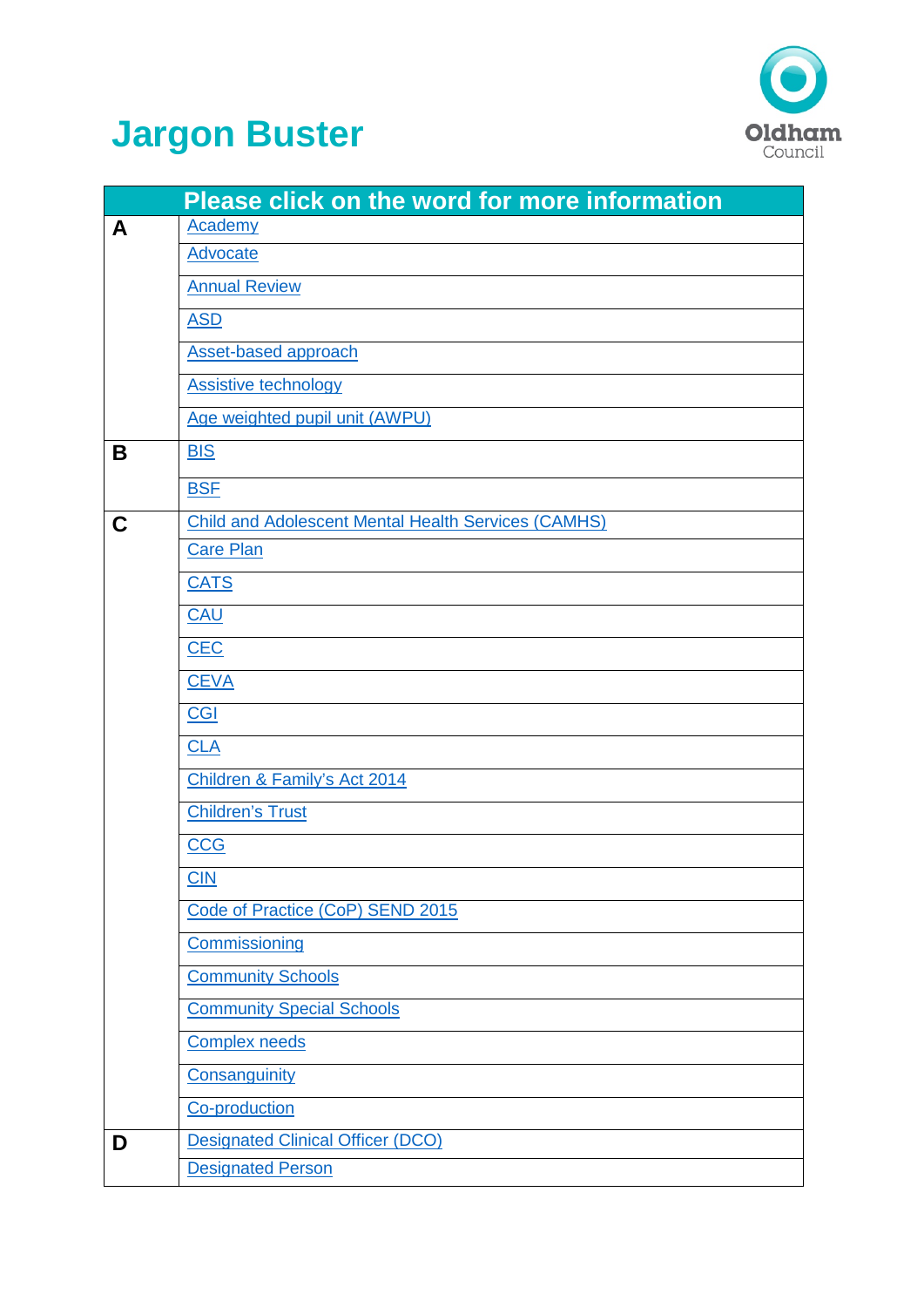|   | <b>Direct Payment</b>                                |  |  |
|---|------------------------------------------------------|--|--|
|   | <b>Disagreement Resolution</b>                       |  |  |
|   | DLA                                                  |  |  |
|   | <b>DSA</b>                                           |  |  |
| Е | <b>EAL</b>                                           |  |  |
|   | <b>Early Support</b>                                 |  |  |
|   | <b>Early Help</b>                                    |  |  |
|   | <b>Early years setting</b>                           |  |  |
|   | <b>EBD</b>                                           |  |  |
|   | <b>EFA</b>                                           |  |  |
|   | <b>EHC Needs assessment</b>                          |  |  |
|   | <b>EHCP</b>                                          |  |  |
|   | EP                                                   |  |  |
|   | <b>Epidemiological Study</b>                         |  |  |
|   | <b>EMA</b>                                           |  |  |
|   | <b>ESO</b>                                           |  |  |
|   |                                                      |  |  |
|   | <b>EWO</b>                                           |  |  |
|   | <b>EYFS</b>                                          |  |  |
| F | <b>FASD</b>                                          |  |  |
|   | <u>FE</u>                                            |  |  |
|   | <b>FFT</b><br><b>First Tier Tribunal</b>             |  |  |
|   |                                                      |  |  |
|   | <b>FIS</b>                                           |  |  |
|   |                                                      |  |  |
|   | <b>Free School</b>                                   |  |  |
|   | <b>FSM</b>                                           |  |  |
|   | <b>Foundation Learning</b>                           |  |  |
|   | <b>Foundation schools</b>                            |  |  |
|   | <b>Foundation Special Schools</b>                    |  |  |
| G | <b>GHS</b>                                           |  |  |
|   | <b>GMCA</b>                                          |  |  |
|   | <b>Graduated Approach (Assess, Plan, Do, Review)</b> |  |  |
| Н | <b>HE</b>                                            |  |  |
| I | <b>Healthwatch</b><br><b>IAG</b>                     |  |  |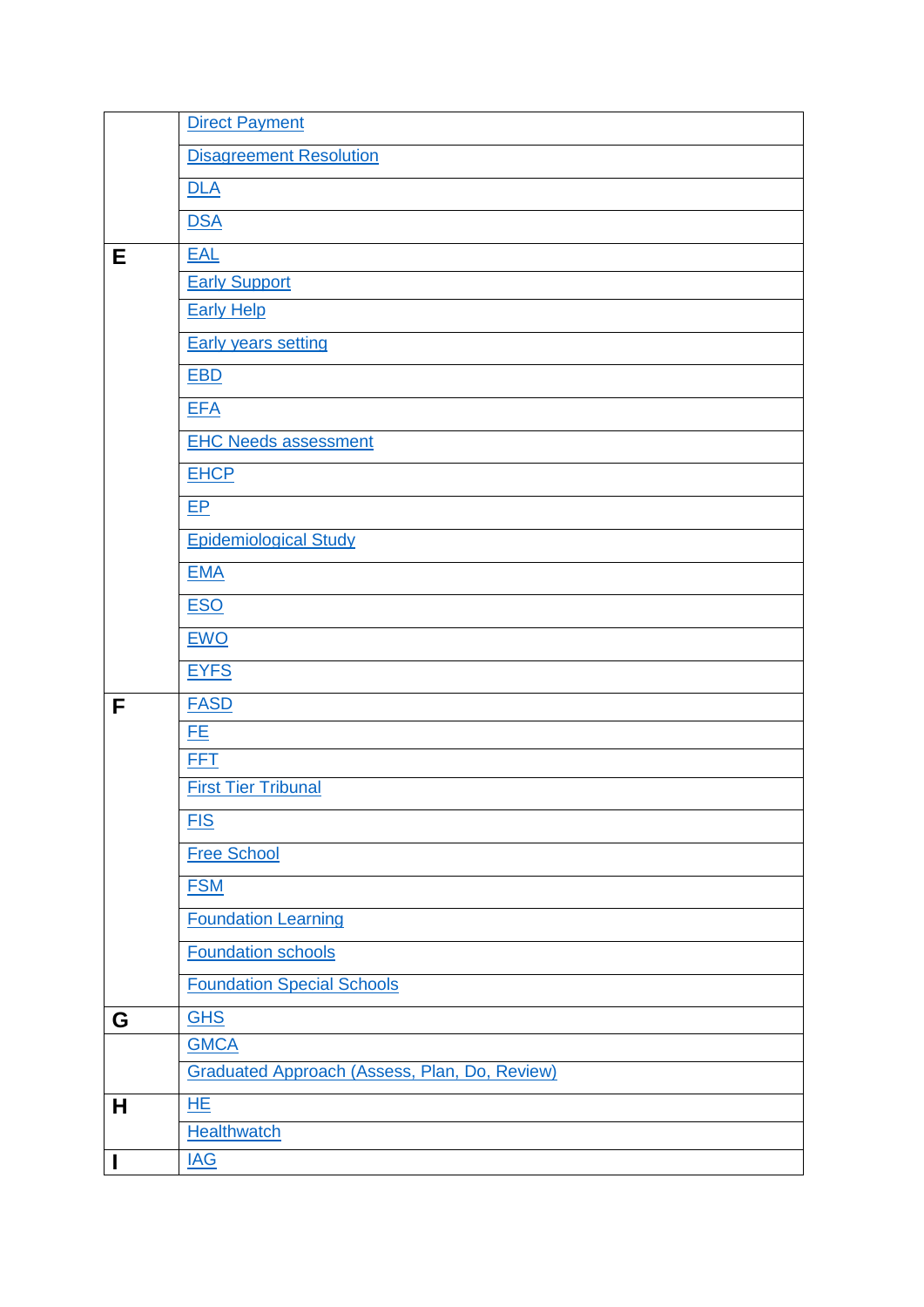|   | <b>Independent School</b>            |
|---|--------------------------------------|
|   | <b>Independent Supporter</b>         |
| J | <b>Job Coach</b>                     |
| K | <b>Key Working</b>                   |
| L | $\underline{\mathsf{LA}}$            |
|   | LAC                                  |
|   | <b>LCVAP</b>                         |
|   | <b>Lead professional</b>             |
|   | <b>Local Offer</b>                   |
| M | Mainstream school                    |
|   | <b>Maintained school</b>             |
|   | <b>Mean</b>                          |
|   | <b>Mediation</b>                     |
|   | Mental health capacity               |
|   | <b>MLD</b>                           |
| N | <b>National Curriculum</b>           |
|   | <b>NEET</b>                          |
|   | <b>NHS Continuing Care</b>           |
|   | Non-Maintained special school        |
| O | <b>Ofsted</b>                        |
|   | <b>ONS</b>                           |
| P | <b>PANSI</b>                         |
|   | <b>Parent Carer Forum</b>            |
|   | Pathway                              |
|   | <b>PEP</b>                           |
|   | <b>Person Centred</b>                |
|   | <b>Personal Budget</b>               |
|   | PIP                                  |
|   | <b>Positive Steps</b>                |
|   | <b>PfA</b> - Preparing for Adulthood |
|   | <b>Provision Mapping</b>             |
|   | <b>PRU</b>                           |
|   | <b>PSP</b>                           |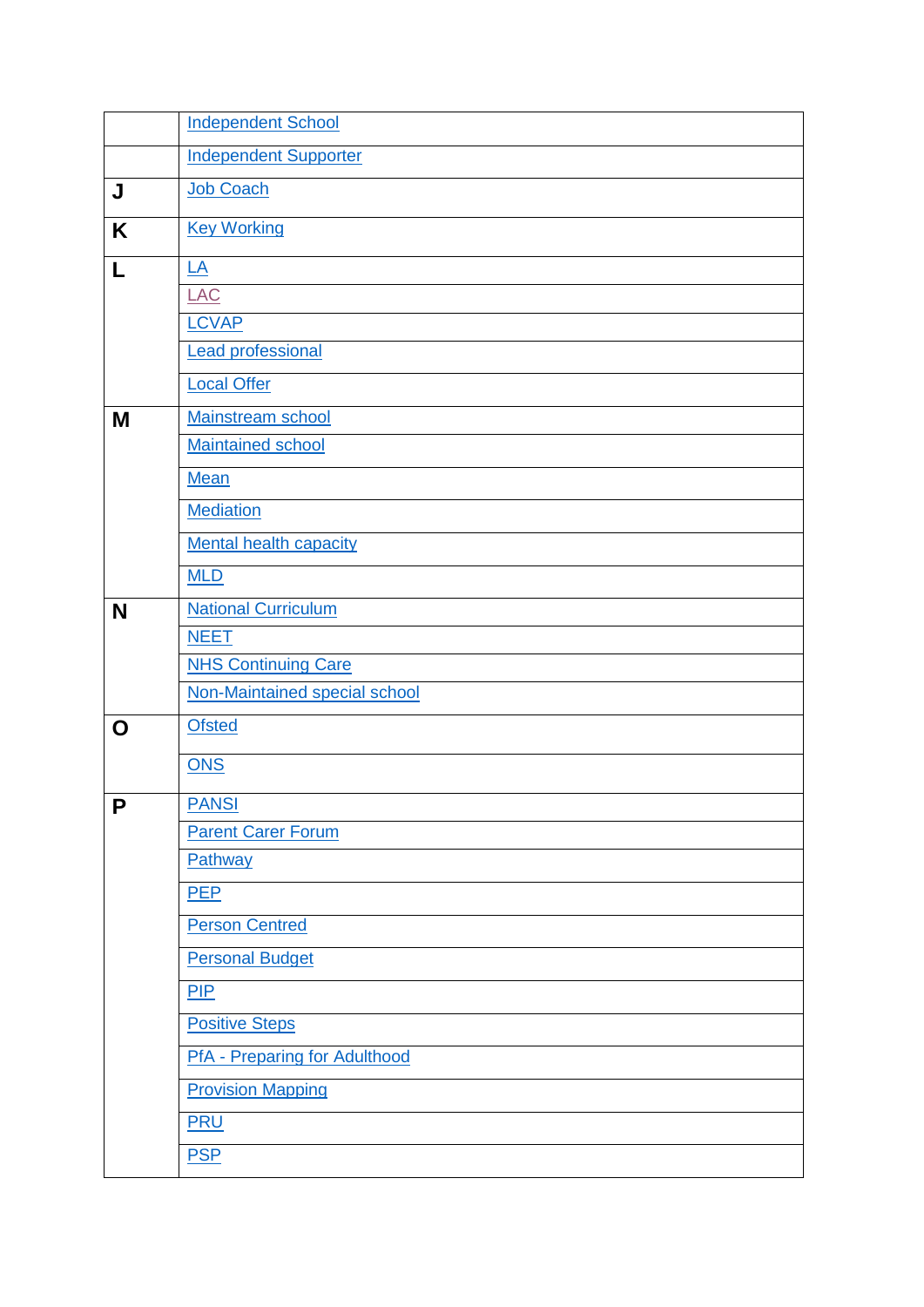| Q | <b>QEST</b>                           |  |
|---|---------------------------------------|--|
| R | <b>Reasonable Adjustments</b>         |  |
|   | <b>REAL</b>                           |  |
|   | <b>RPA</b>                            |  |
| S | <b>School Action (SA)</b>             |  |
|   | <b>School Action plus (SA+)</b>       |  |
|   | <b>Schools Forum</b>                  |  |
|   | <b>SEMH</b>                           |  |
|   | <b>SEN</b>                            |  |
|   | <b>SEN Support</b>                    |  |
|   | <b>SENDIASS</b>                       |  |
|   | <b>SENCO</b>                          |  |
|   | <b>SEND</b>                           |  |
|   | <b>SEN Information Report</b>         |  |
|   | <b>Short Breaks</b>                   |  |
|   | <b>Special Educational provision</b>  |  |
|   | <b>Special school</b>                 |  |
|   | <b>SLCN</b>                           |  |
|   | <b>Statutory assessment</b>           |  |
|   | <b>Statutory Guidance</b>             |  |
|   | <b>Statement of SEN</b>               |  |
|   | <b>STEM</b>                           |  |
|   | <b>Study Programme</b>                |  |
|   | <b>Supported Employment</b>           |  |
|   | <b>Supported Internship</b>           |  |
| Τ | TaC or TaF                            |  |
|   | <b>Technical Education / T-Levels</b> |  |
|   | <b>Transfer Review</b>                |  |
|   | <b>Transition</b>                     |  |
|   | <b>Transition Plan</b>                |  |
|   | <b>Tribunal (SEND)</b>                |  |
| V | <b>VCCE</b>                           |  |
|   | <b>Virtual school</b>                 |  |
|   | <b>Voluntary Aided (VA)</b>           |  |
|   | <b>Voluntary Controlled (VC)</b>      |  |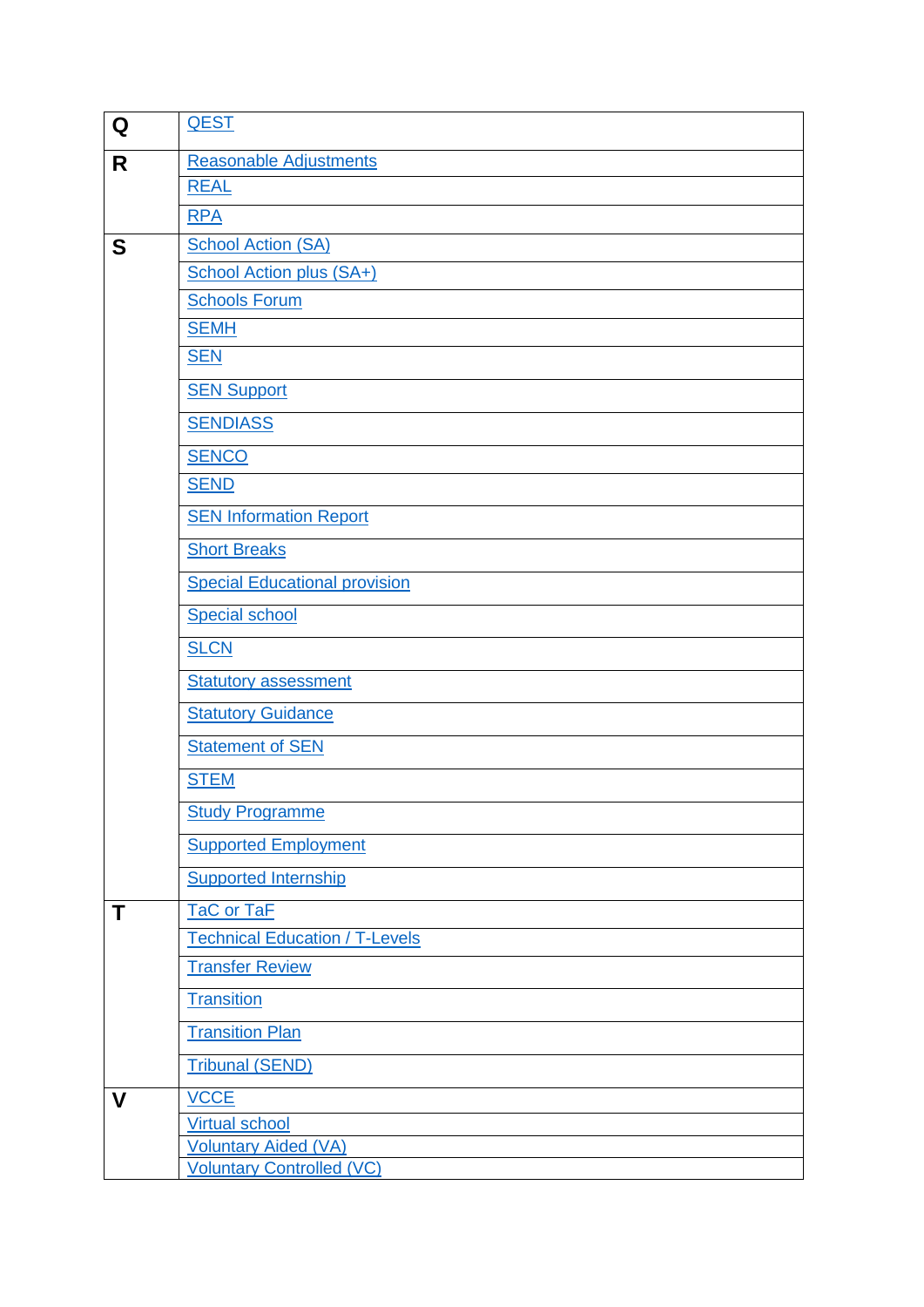<span id="page-4-9"></span><span id="page-4-8"></span><span id="page-4-7"></span><span id="page-4-6"></span><span id="page-4-5"></span><span id="page-4-4"></span><span id="page-4-3"></span><span id="page-4-2"></span><span id="page-4-1"></span><span id="page-4-0"></span>

| <b>Term</b>                                            | <b>Description</b>                                                                                                                                                                                                                                                                                                                                                             |
|--------------------------------------------------------|--------------------------------------------------------------------------------------------------------------------------------------------------------------------------------------------------------------------------------------------------------------------------------------------------------------------------------------------------------------------------------|
| Academy                                                | A state-funded school in England that is directly<br>funded by the Department for Education, through<br>the Education Funding Agency. Academies are self-<br>governing and independent of local authority<br>control. They are bound by all Special Educational<br>Needs (SEN) legislation and guidance.                                                                       |
| Advocate                                               | Someone who can speak on your behalf, express<br>your views and wishes, and ensure that your rights,<br>concerns and needs are acted upon. Advocates act<br>only according to the wishes of the person they are<br>speaking for. They do not take their own view of<br>what is best or try to influence the person to make a<br>different choice.                              |
| <b>Annual Review</b>                                   | Under the Children and Families Act 2014 local<br>authorities must carry out a review of every<br>Education, Health and Care plan (EHC<br>Plan) and Statement of Special Educational Needs<br>at least once every 12 months.                                                                                                                                                   |
| <b>ASD</b>                                             | Autism Spectrum Disorder                                                                                                                                                                                                                                                                                                                                                       |
| Asset-based approach                                   | A way of helping people by looking at what they<br>have, rather than what they lack. This approach<br>helps people make use of their existing skills,<br>knowledge and relationships. It is also called a<br>'strengths-based approach', and can be used as a<br>way of improving local areas, by promoting what is<br>good about an area rather than focusing on<br>problems. |
| Assistive technology                                   | Devices or equipment to help you do things if you<br>have a disability. The term often refers to systems<br>that help people communicate if they have problems<br>with speaking.                                                                                                                                                                                               |
| Age weighted pupil unit (AWPU)                         | The AWPU is the amount of money that every<br>maintained school receives for each pupil that is on<br>the school roll, whether or not they have SEN. The<br>value of the AWPU varies from one local authority<br>to another and according to the age of the pupils.                                                                                                            |
| <b>BIS</b>                                             | The Department for Business, Innovation and Skills.<br>- responsibilities include development, funding and<br>performance of higher education, (post 16)                                                                                                                                                                                                                       |
| <b>BSF</b>                                             | <b>Building School for the Future</b>                                                                                                                                                                                                                                                                                                                                          |
| Child and Adolescent Mental Health<br>Services (CAMHS) | These services assess and treat children and<br>young people up to the age of 17 with emotional,<br>behavioural or mental health difficulties                                                                                                                                                                                                                                  |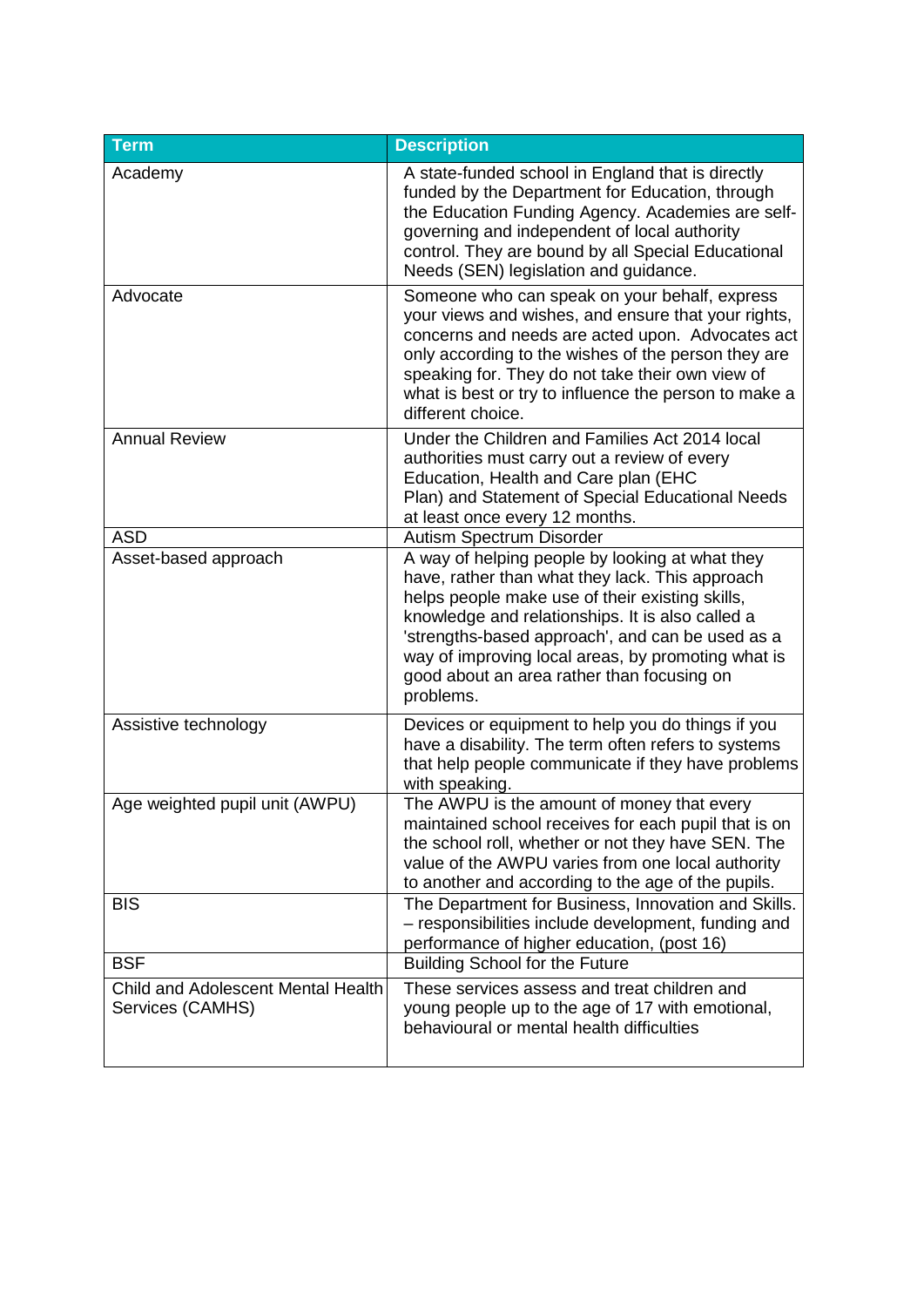<span id="page-5-11"></span><span id="page-5-10"></span><span id="page-5-9"></span><span id="page-5-8"></span><span id="page-5-7"></span><span id="page-5-6"></span><span id="page-5-5"></span><span id="page-5-4"></span><span id="page-5-3"></span><span id="page-5-2"></span><span id="page-5-1"></span><span id="page-5-0"></span>

| <b>Term</b>                         | <b>Description</b>                                                                                                                                                                                                                                                                                                                                                                                                                                                                                                                                                   |
|-------------------------------------|----------------------------------------------------------------------------------------------------------------------------------------------------------------------------------------------------------------------------------------------------------------------------------------------------------------------------------------------------------------------------------------------------------------------------------------------------------------------------------------------------------------------------------------------------------------------|
| Care Plan                           | A record of health and /or social care services that<br>are being provided to a child or young person to help<br>them manage a disability or health condition. The<br>Plan is agreed with the child's parent / carer or the<br>young person and may be contained within a<br>patient's medical record or maintained as a separate<br>document. Care Plans are also maintained by local<br>authorities for Looked After Children - in this<br>instance the Care Plan will contain a Personal<br>Education Plan in addition to the health and social<br>care elements. |
| <b>CATS</b>                         | <b>Cognitive Ability Tests</b>                                                                                                                                                                                                                                                                                                                                                                                                                                                                                                                                       |
| CAU                                 | Child Assessment Unit, medical assessment for<br>under 5's                                                                                                                                                                                                                                                                                                                                                                                                                                                                                                           |
| <b>CEC</b>                          | Careers Enterprise Company. Established in 2015<br>to help link schools and colleges to employers, in<br>order to increase employer engagement for young<br>people                                                                                                                                                                                                                                                                                                                                                                                                   |
| <b>CEVA</b>                         | Church of England Voluntary Aided school                                                                                                                                                                                                                                                                                                                                                                                                                                                                                                                             |
| CGI                                 | Careers Guidance Information. A form created and<br>used by Positive Steps Careers Advisors to provide<br>a summary of careers guidance the young person<br>has received to date                                                                                                                                                                                                                                                                                                                                                                                     |
| <b>CLA</b>                          | Children looked after                                                                                                                                                                                                                                                                                                                                                                                                                                                                                                                                                |
| Children & Family's Act 2014        | Government legislation that details the 2014 SEND<br>Reforms                                                                                                                                                                                                                                                                                                                                                                                                                                                                                                         |
| <b>Children's Trust</b>             | Local partnerships which bring together those<br>bodies which provide services to children, young<br>people and families                                                                                                                                                                                                                                                                                                                                                                                                                                             |
| <b>Clinical Commissioning Group</b> | Oldham Clinical Commissioning Group for Children<br>and Adults. This is an NHS organisation which<br>brings together local GPs and health professionals<br>to take on commissioning responsibilities for local<br>health services. A CCG plans and arranges the<br>delivery of the health care provision for people in its<br>area.                                                                                                                                                                                                                                  |
| <b>CIN</b>                          | Child in Need: Under the Children Act 1989,<br>disabled children are described as being 'in need'.<br>Social Services have the lead responsibility for<br>assessments and for ensuring the provision of<br>services. Other services have a duty to cooperate in<br>supporting disabled children                                                                                                                                                                                                                                                                      |
| Code of Practice (CoP) SEND 2015    | Guidance from the Department for Education on the<br>special educational needs and disability (SEND)<br>system for children and young people aged 0 to 25,<br>from 1 September 2014. It explains the duties of<br>local authorities, health bodies, schools and colleges<br>to provide for children and young people with special<br>educational needs under part 3 of the Children and<br>Families Act 2014.                                                                                                                                                        |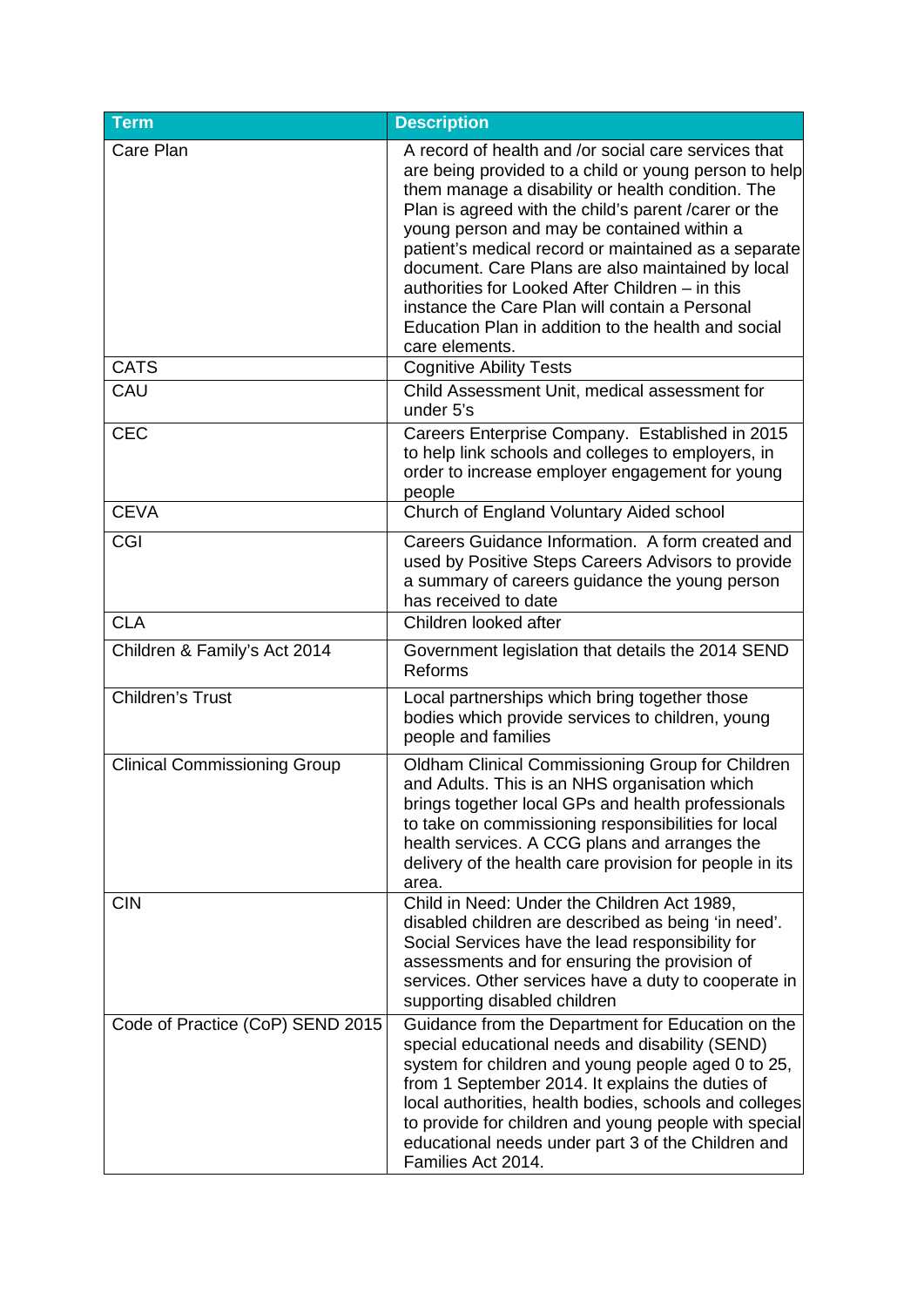<span id="page-6-7"></span><span id="page-6-6"></span><span id="page-6-5"></span><span id="page-6-4"></span><span id="page-6-3"></span><span id="page-6-2"></span><span id="page-6-1"></span><span id="page-6-0"></span>

| <b>Term</b>                       | <b>Description</b>                                                                                                                                                                                                                                                                                                                                                                                                                                                        |
|-----------------------------------|---------------------------------------------------------------------------------------------------------------------------------------------------------------------------------------------------------------------------------------------------------------------------------------------------------------------------------------------------------------------------------------------------------------------------------------------------------------------------|
| Commissioning                     | The process of planning services for a group of<br>people who live in a particular area. It does not<br>always mean paying for services but making sure<br>that the services people need are available in that<br>area.                                                                                                                                                                                                                                                   |
| <b>Community Schools</b>          | LA maintained schools in which the LA is the<br>employer, owns the land and buildings and sets<br>admission criteria                                                                                                                                                                                                                                                                                                                                                      |
| <b>Community Special Schools</b>  | LA maintained schools which make special<br>educational provision with special educational<br>needs whose needs cannot be fully met from<br>mainstream provision. The LA is the employer,<br>owns the land and buildings and sets admission<br>criteria                                                                                                                                                                                                                   |
| Complex needs                     | You may have complex needs if you require a high<br>level of support with many aspects of your daily life<br>and rely on a range of health and social care<br>services. This may be because of illness, disability<br>or loss of sight or hearing - or a combination of<br>these. Complex needs may be present from birth,<br>or may develop following illness or injury or as<br>people get older                                                                        |
| Consanguinity                     | The fact of being descended from the same<br>ancestor                                                                                                                                                                                                                                                                                                                                                                                                                     |
| Co-production                     | Where children, young people and their<br>parents/carers work together as equal partners with<br>professionals from the local authority, health and<br>social care to decide the outcomes they want and<br>agree how these can best be achieved.                                                                                                                                                                                                                          |
| Designated Clinical Officer (DCO) | The DCO supports the<br><b>Clinical Commissioning Group</b><br>(CCG), Therapeutic Services, Health Services and<br>local authority partners to meet its statutory<br>responsibilities for children and young people with<br>special educational needs and disabilities.                                                                                                                                                                                                   |
| <b>Designated Person</b>          | Liaises with other services on behalf of young<br>people in care and has a responsibility to promote<br>their educational achievement.                                                                                                                                                                                                                                                                                                                                    |
| <b>Direct Payment</b>             | A payment made directly to a parent or young<br>person to purchase specific services. Under the<br>Children and<br>Families Act 2014 a Direct Payment may be made<br>as part of a Personal Budget so that the parent or<br>young person can buy certain services that are<br>specified in their Education, Health and Care (EHC)<br>plan. Direct payments can only be used for<br>provision provided on the school or college<br>premises if the school or college agree. |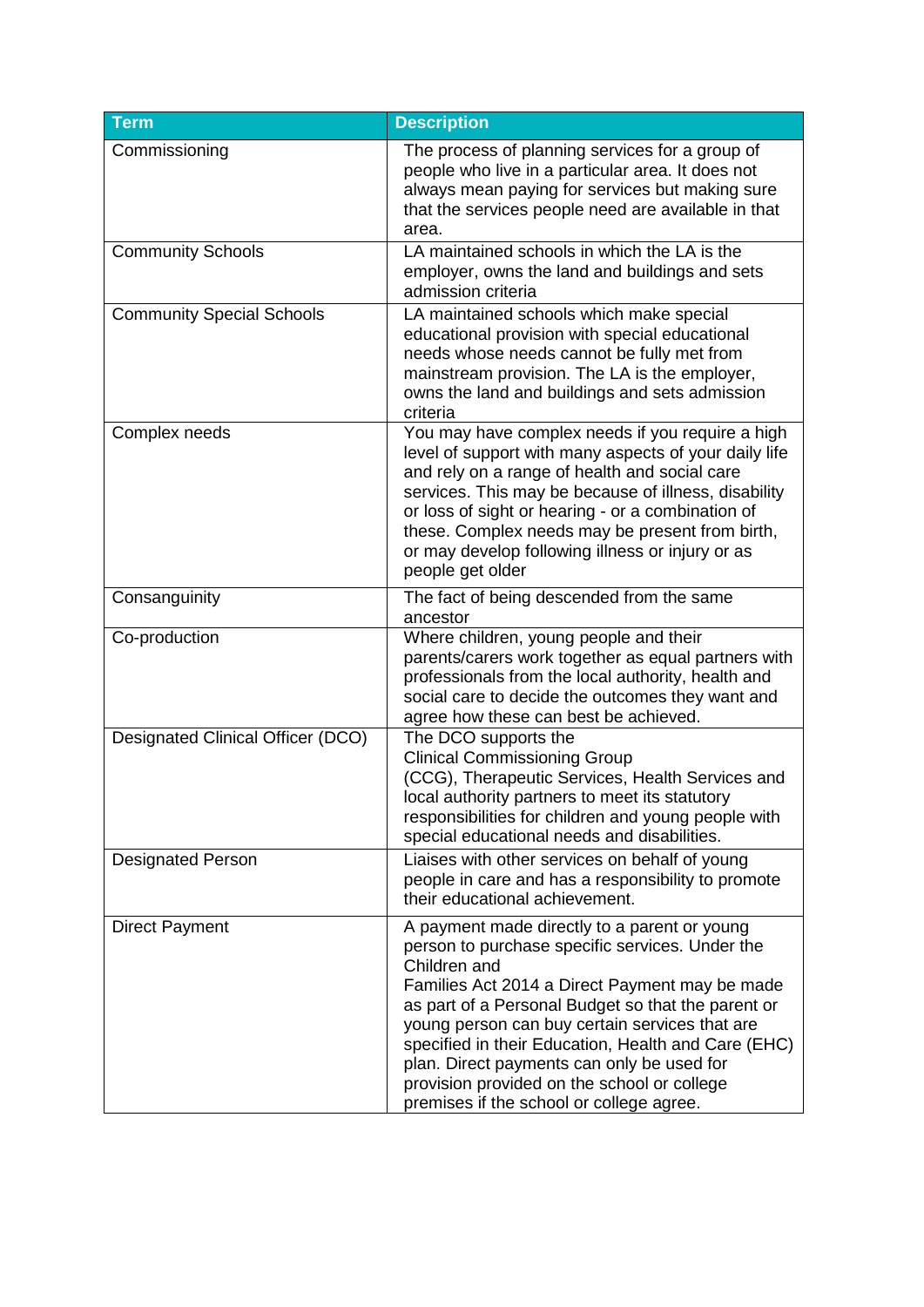<span id="page-7-8"></span><span id="page-7-7"></span><span id="page-7-6"></span><span id="page-7-5"></span><span id="page-7-4"></span><span id="page-7-3"></span><span id="page-7-2"></span><span id="page-7-1"></span><span id="page-7-0"></span>

| <b>Term</b>                    | <b>Description</b>                                                                                                                                                                                                                                                                                                                                                                                                                                                                                                                                                        |
|--------------------------------|---------------------------------------------------------------------------------------------------------------------------------------------------------------------------------------------------------------------------------------------------------------------------------------------------------------------------------------------------------------------------------------------------------------------------------------------------------------------------------------------------------------------------------------------------------------------------|
| <b>Disagreement Resolution</b> | Local authorities must provide access to<br>independent disagreement resolution to help<br>parents and young people resolve disputes with<br>local authorities, schools and other settings about<br>Special Educational Needs and Disability (SEND)<br>duties and provision.                                                                                                                                                                                                                                                                                              |
| <b>DLA</b>                     | <b>Disability Living Allowance</b>                                                                                                                                                                                                                                                                                                                                                                                                                                                                                                                                        |
| <b>DSA</b>                     | Disabled Student Allowance - an allowance for<br>undergraduate or postgraduate students who have<br>a disability or long-term health condition, mental<br>health condition or specific learning difficulty such<br>as dyslexia or dyspraxia which affects their ability to<br>study. It can be used to pay for things such as<br>special equipment, a note taker or transport costs.                                                                                                                                                                                      |
| EAL                            | English as an Additional Language                                                                                                                                                                                                                                                                                                                                                                                                                                                                                                                                         |
| <b>Early Support</b>           | Early Support in Oldham is for children 0 - 5 years<br>old with significant and complex additional needs or<br>disability who require ongoing specialist support<br>from 2 or more services from across education,<br>health and care. This includes children who have<br>great difficulty communicating, have sensory,<br>learning or physical difficulties and/ or complex<br>health needs. All will need additional support with<br>many aspects of their daily lives and it is probable<br>that there will be a lifelong impact on their<br>development and learning. |
| <b>Early Help</b>              | Early Help pathways in Oldham ensures that the<br>appropriate level of support is put in place for our<br>children, young people and families.                                                                                                                                                                                                                                                                                                                                                                                                                            |
| Early years setting            | Maintained or private and independent setting that<br>delivers early education for under 5's                                                                                                                                                                                                                                                                                                                                                                                                                                                                              |
| <b>EBD</b>                     | <b>Emotional and Behavioural Difficulties</b>                                                                                                                                                                                                                                                                                                                                                                                                                                                                                                                             |
| <b>EFA</b>                     | Education Funding Agency - an arm of the<br>Department for Education that manages the funding<br>for learners between the ages of 3 and 19 years and<br>for those with Special Educational Needs or<br>disabilities between the ages of 3 and 25. The EFA<br>allocates funds to local authorities for maintained<br>schools and voluntary aided schools. The EFA<br>directly funds academies and free schools.                                                                                                                                                            |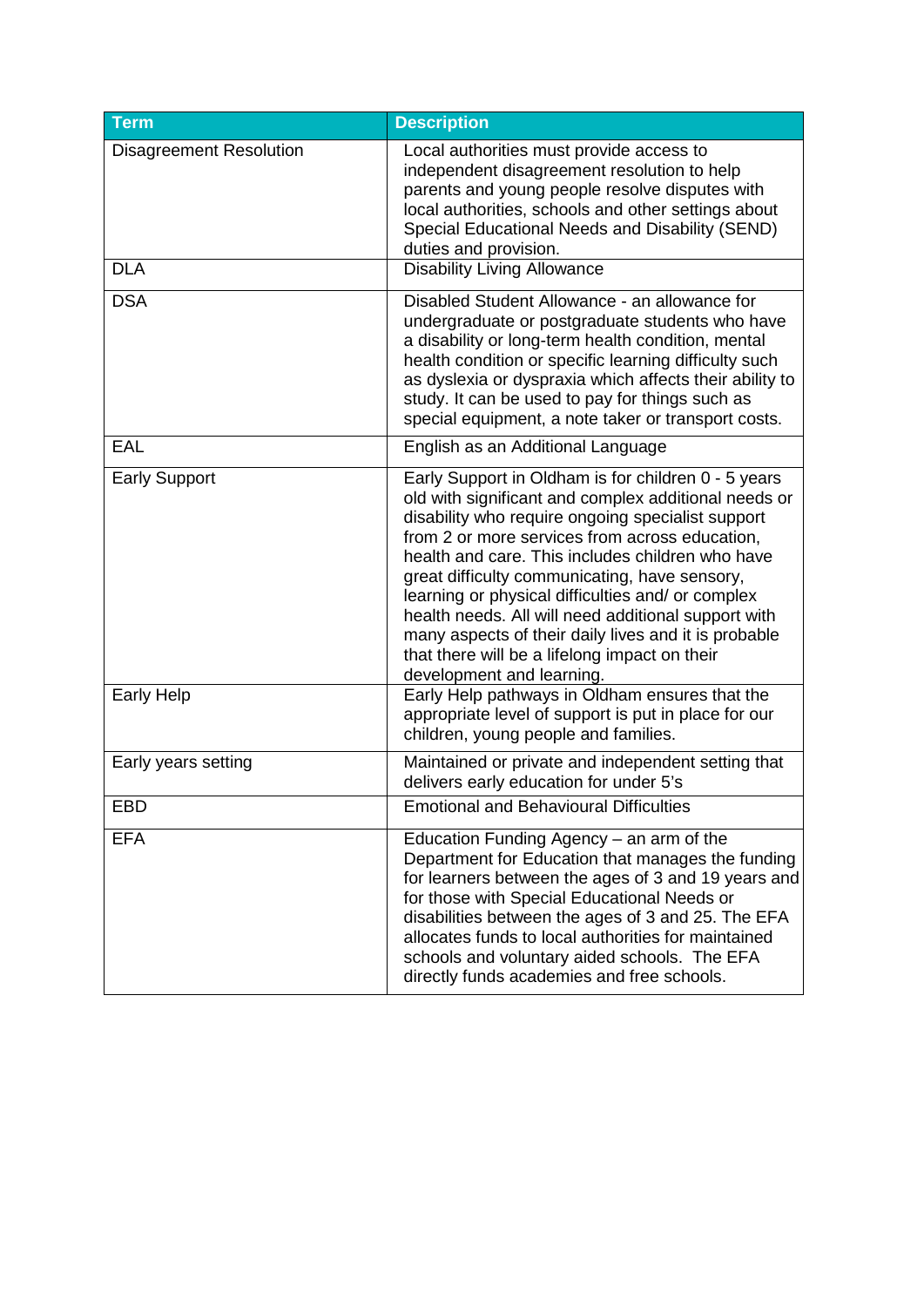<span id="page-8-8"></span><span id="page-8-7"></span><span id="page-8-6"></span><span id="page-8-5"></span><span id="page-8-4"></span><span id="page-8-3"></span><span id="page-8-2"></span><span id="page-8-1"></span><span id="page-8-0"></span>

| Term                         | <b>Description</b>                                                                                                                                                                                                                                                                                                                                                                                                                                                                                                                                                    |
|------------------------------|-----------------------------------------------------------------------------------------------------------------------------------------------------------------------------------------------------------------------------------------------------------------------------------------------------------------------------------------------------------------------------------------------------------------------------------------------------------------------------------------------------------------------------------------------------------------------|
| <b>EHC Needs assessment</b>  | Local authorities must carry out an Education,<br>Health and Care (EHC) needs assessment if a child<br>or young person may need an EHC plan. The<br>assessment is a detailed look at the special<br>educational needs that the child or young person<br>has and what help he or she may need in order to<br>learn. Parents / carers, children and young people<br>will be asked for their views and the help they need.<br>Early years settings, schools and colleges and any<br>professionals working with a child may be asked for<br>information.                  |
| <b>EHCP</b>                  | Education, Health and Care Plan - details the<br>education, health and social care support that is to<br>be provided to a child or young person who has<br>special educational needs or a disability. It is drawn<br>up by the local authority and parents/carers and the<br>child/ young person, after an EHC needs<br>assessment of the child or young person has<br>determined that an EHC Plan is necessary, and<br>after consultation with relevant partner agencies.<br><b>EHC Plans replaced Statements of Special</b><br>Educational Needs in September 2014. |
| <b>EMA</b>                   | <b>Education Maintenance Allowance</b>                                                                                                                                                                                                                                                                                                                                                                                                                                                                                                                                |
| EP                           | Educational Psychologist - a professional employed<br>by the local authority to assess a child or young<br>person's special educational needs and to give<br>advice to schools and settings on how the child's<br>needs can be met. Sometimes referred to as an Ed<br>Psyc                                                                                                                                                                                                                                                                                            |
| <b>Epidemiological Study</b> | Epidemiologists use statistical methods to<br>determine whether the differences they see are real<br>or due to chance fluctuations.                                                                                                                                                                                                                                                                                                                                                                                                                                   |
| <b>ESO</b>                   | Education Supervision Order which L.A.s may apply<br>for to deal with cases of poor school attendance                                                                                                                                                                                                                                                                                                                                                                                                                                                                 |
| <b>EWO</b>                   | Education Welfare Officer, a professional worker<br>who visits pupils' homes and deals with attendance<br>problems and other welfare matters, in co-operation<br>with the school                                                                                                                                                                                                                                                                                                                                                                                      |
| <b>EYFS</b>                  | The Early Years Foundation Stage (EYFS) sets<br>standards for the learning, development and care of<br>children from birth to 5 years old. All schools and<br>Ofsted-registered early years providers must follow<br>the EYFS, including childminders, preschools,<br>nurseries and school reception classes                                                                                                                                                                                                                                                          |
| <b>FASD</b>                  | Foetal Alcohol Spectrum Disorder (FASD) is a<br>diagnostic term used to describe impacts on the<br>brain and body of individuals prenatally exposed to<br>alcohol during pregnancy. FASD is a lifelong<br>disability.                                                                                                                                                                                                                                                                                                                                                 |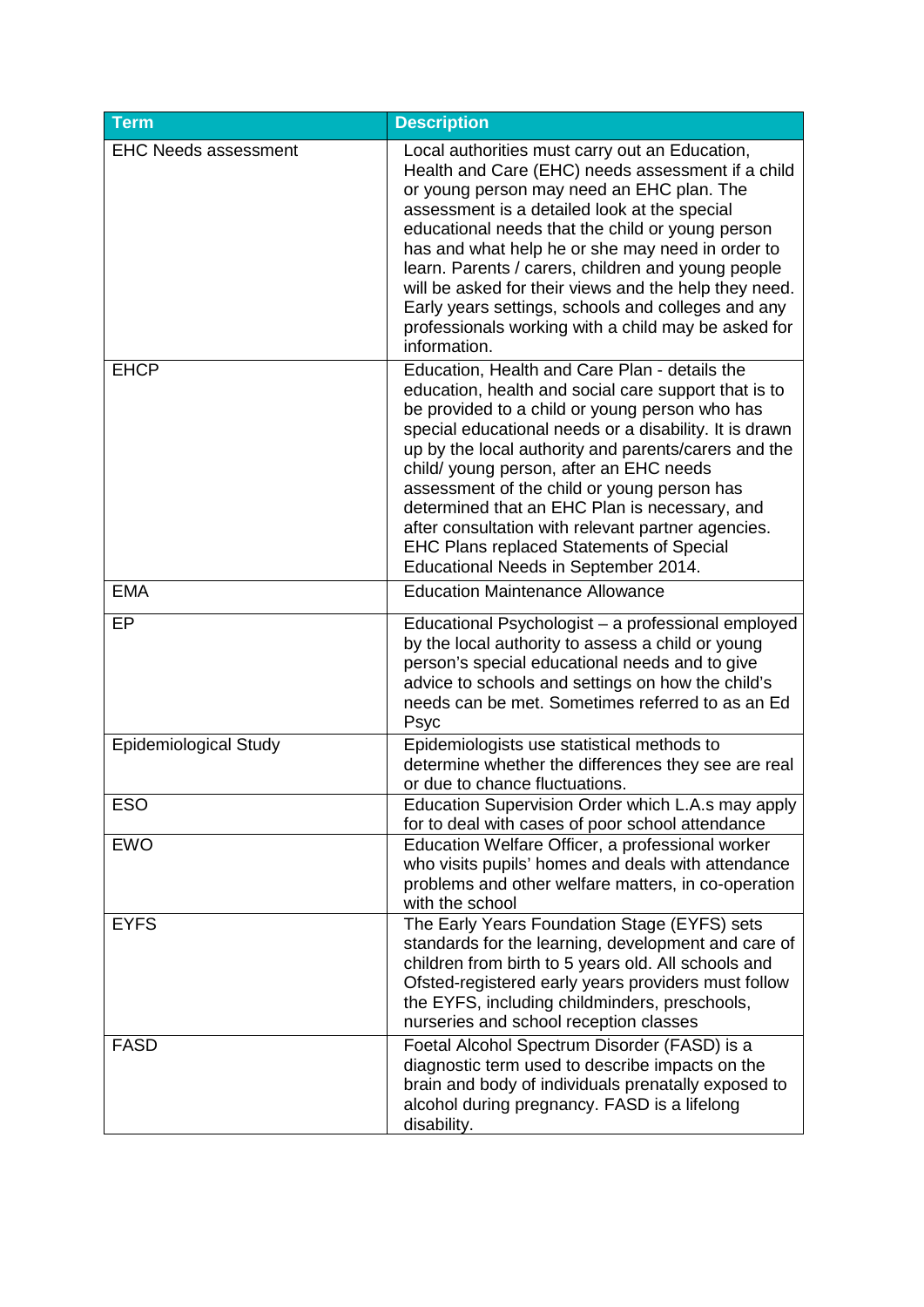<span id="page-9-8"></span><span id="page-9-7"></span><span id="page-9-6"></span><span id="page-9-5"></span><span id="page-9-4"></span><span id="page-9-3"></span><span id="page-9-2"></span><span id="page-9-1"></span><span id="page-9-0"></span>

| <b>Term</b>                                      | <b>Description</b>                                                                                                                                                                                                                                                                                                                                                                                                                                                                                                                                                                                                                                                                                            |
|--------------------------------------------------|---------------------------------------------------------------------------------------------------------------------------------------------------------------------------------------------------------------------------------------------------------------------------------------------------------------------------------------------------------------------------------------------------------------------------------------------------------------------------------------------------------------------------------------------------------------------------------------------------------------------------------------------------------------------------------------------------------------|
| <b>FE</b><br><b>FFT</b>                          | Further Education (FE) college – provide education<br>for young people over the compulsory school age of<br>16. The FE sector in England includes general<br>further education colleges, sixth form colleges,<br>specialist colleges and adult education institutes<br><b>Family Fund Trust estimates</b>                                                                                                                                                                                                                                                                                                                                                                                                     |
| <b>First Tier Tribunal</b>                       | You can appeal to the First Tier Tribunal (Special<br>Educational Needs and Disability) if you disagree<br>with the local authority's decisions about your child's<br>special educational needs. The tribunal is<br>independent of government and will listen to both<br>sides of the argument before making a decision.                                                                                                                                                                                                                                                                                                                                                                                      |
| <b>FIS</b>                                       | <b>Family Information Service</b>                                                                                                                                                                                                                                                                                                                                                                                                                                                                                                                                                                                                                                                                             |
| Free School                                      | A free school is a type of Academy, which is free to<br>attend, but is not controlled by the local authority.<br>Free schools receive state funding via the Education<br>Funding Agency. Parents, teachers, businesses or<br>charities can submit an application to the<br>Department of Education to set up a free school                                                                                                                                                                                                                                                                                                                                                                                    |
| <b>FSM</b>                                       | <b>Free School Meals</b>                                                                                                                                                                                                                                                                                                                                                                                                                                                                                                                                                                                                                                                                                      |
| <b>Foundation Learning</b>                       | A personalised education programme that<br>incorporates three key components - functional<br>skills,<br>vocational/subject learning and personal and social<br>development delivered at entry level and level 1<br>(below GCSE).                                                                                                                                                                                                                                                                                                                                                                                                                                                                              |
| <b>Foundation Schools</b>                        | Maintained schools in which the Governing Body is<br>the employer, owns the land and buildings and sets<br>the admission criteria                                                                                                                                                                                                                                                                                                                                                                                                                                                                                                                                                                             |
| <b>Foundation Special Schools</b>                | Maintained Special schools which have the same<br>freedoms as foundation schools                                                                                                                                                                                                                                                                                                                                                                                                                                                                                                                                                                                                                              |
| <b>GHS</b>                                       | <b>General Household Survey</b>                                                                                                                                                                                                                                                                                                                                                                                                                                                                                                                                                                                                                                                                               |
| <b>GMCA</b>                                      | <b>Greater Manchester Combined</b><br>Authority. Established on 1 April 2011 and consists<br>of eleven indirectly elected members, each a directly<br>elected councillor from one of the ten metropolitan<br>boroughs that comprise Greater Manchester<br>together with the Mayor of Greater Manchester. The<br>authority derives most of its powers from the Local<br>Government Act 2000 and Local Democracy,<br>Economic Development and Construction Act 2009,<br>and replaced a range of single-purpose joint boards<br>and quangos to provide a formal administrative<br>authority for Greater Manchester for the first time<br>since the abolition of the Greater Manchester County<br>Council in 1986 |
| Graduated Approach (Assess, Plan,<br>Do, Review) | The Special Educational Needs and Disability<br>(SEND) Code of Practice says that schools should<br>follow a graduated approach when providing SEN<br>Support. This is a cycle of: • Assess • Plan • Do                                                                                                                                                                                                                                                                                                                                                                                                                                                                                                       |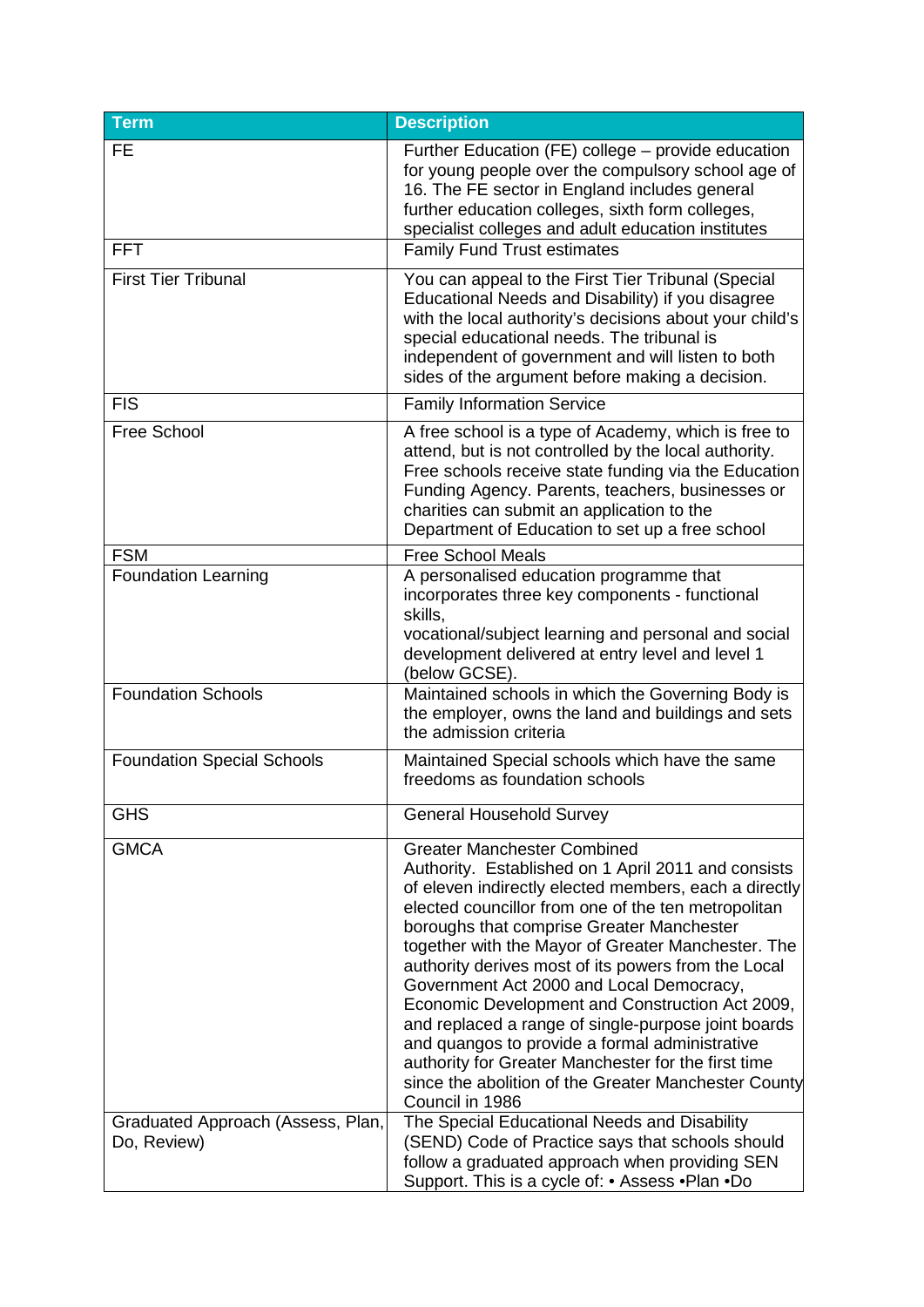<span id="page-10-3"></span><span id="page-10-2"></span><span id="page-10-1"></span><span id="page-10-0"></span>

| <b>Term</b>               | <b>Description</b>                                                                                                                                                                                                                                                                                                                                                                                                                                                                                                                                                                                               |
|---------------------------|------------------------------------------------------------------------------------------------------------------------------------------------------------------------------------------------------------------------------------------------------------------------------------------------------------------------------------------------------------------------------------------------------------------------------------------------------------------------------------------------------------------------------------------------------------------------------------------------------------------|
|                           | .Review Assessing and identifying a pupil's<br>individual needs, planning how to meet their needs,<br>putting the plans in place and reviewing regularly to<br>check that the support in place is meeting the child's<br>needs.<br>Independent                                                                                                                                                                                                                                                                                                                                                                   |
| <b>HE</b>                 | Higher Education i.e. university level                                                                                                                                                                                                                                                                                                                                                                                                                                                                                                                                                                           |
| Healthwatch               | Healthwatch England is an independent consumer<br>champion, gathering and representing the views of<br>the public about health and social care services in<br>England. It operates both at a national and local<br>level.                                                                                                                                                                                                                                                                                                                                                                                        |
| <b>IAG</b>                | Information Advice and Guidance. Careers Advisors<br>are trained to provide local impartial, independent<br>and up to date information, advice and guidance<br>about young people's future career pathways                                                                                                                                                                                                                                                                                                                                                                                                       |
| <b>Independent School</b> | A school that is not maintained by a local authority<br>and is registered under section 464 of the Education<br>Act 1996. Section 347 of the Act sets out the<br>conditions under which an independent school may<br>be approved by the Secretary of State as being<br>suitable for the admissions of children with<br>Education, Health and Care (EHC) plans. These are<br>not free to attend.                                                                                                                                                                                                                  |
| Independent Supporter     | A person recruited locally by a voluntary or<br>community sector organisation, or a Special<br>Educational Needs and Disability Information,<br>Advice and Support Service (SENDIASS) to help<br>families going through an Education, Health and<br>Care (EHC) needs assessment and the process of<br>developing an Education, Health and Care (EHC)<br>Plan. This person is independent of the local<br>authority and will receive training, including legal<br>training, to enable him or her to provide this<br>support. In Cambridgeshire, this is provided by Core<br>Assets and Cambridgeshire's SENDIASS. |
| Job Coach                 | A person who teaches and supports a person with<br>learning difficulties / disabilities to learn all aspects<br>of a paid job. This support can be available through<br>supported internships or supported employment.                                                                                                                                                                                                                                                                                                                                                                                           |
| <b>Key Working</b>        | A way of working which provides children, young<br>people and parents with a single point of contact<br>known as a lead professional to help make sure the<br>support they receive is co-ordinated                                                                                                                                                                                                                                                                                                                                                                                                               |
| LA                        | <b>Local Authority</b>                                                                                                                                                                                                                                                                                                                                                                                                                                                                                                                                                                                           |
| <b>LAC</b>                | <b>Looked After Child</b>                                                                                                                                                                                                                                                                                                                                                                                                                                                                                                                                                                                        |
| <b>LCVAP</b>              | <b>Local Education Authority Coordinated Voluntary</b><br>Aided Programme                                                                                                                                                                                                                                                                                                                                                                                                                                                                                                                                        |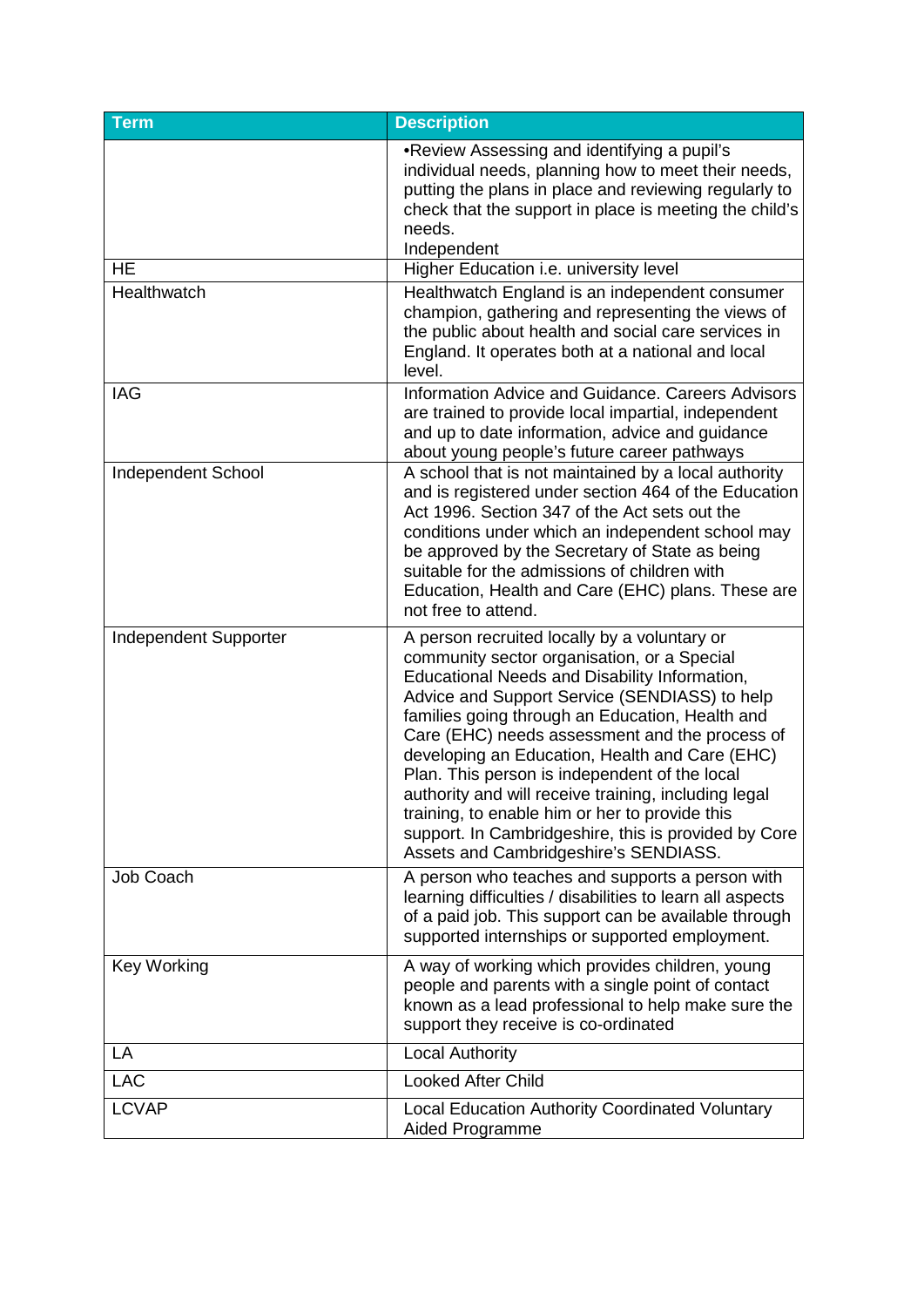<span id="page-11-4"></span><span id="page-11-3"></span><span id="page-11-2"></span><span id="page-11-1"></span><span id="page-11-0"></span>

| <b>Term</b>        | <b>Description</b>                                                                                                                                                                                                                                                                                                                                                                                                                                                                                                                                                                                                                                                                                          |
|--------------------|-------------------------------------------------------------------------------------------------------------------------------------------------------------------------------------------------------------------------------------------------------------------------------------------------------------------------------------------------------------------------------------------------------------------------------------------------------------------------------------------------------------------------------------------------------------------------------------------------------------------------------------------------------------------------------------------------------------|
| Lead professional  | A person who is identified as a single point of<br>contact for a child, young person and their family to<br>help make sure that the support they receive is<br>coordinated. The lead professional could be from<br>local authority, local health organisation or school,<br>college or setting or voluntary, community or private<br>and independent sector                                                                                                                                                                                                                                                                                                                                                 |
| <b>Local Offer</b> | Local authorities in England are required to set out<br>in their Local Offer information about provision they<br>expect to be available across education, health and<br>social care for children and young people in their<br>area who have SEN or are disabled, including those<br>who do not have Education, Health and Care (EHC)<br>Plans. Local authorities must consult on what<br>provision their Local Offer should contain.                                                                                                                                                                                                                                                                        |
| Mainstream school  | State school which can meet the needs of most<br>children.                                                                                                                                                                                                                                                                                                                                                                                                                                                                                                                                                                                                                                                  |
| Maintained school  | Schools in England that are maintained by a local<br>authority – any community, foundation or voluntary<br>school, community special or foundation special<br>school                                                                                                                                                                                                                                                                                                                                                                                                                                                                                                                                        |
| Mean               | Average - add all numbers and divide by the number<br>of numbers                                                                                                                                                                                                                                                                                                                                                                                                                                                                                                                                                                                                                                            |
| Mediation          | A statutory service commissioned by local<br>authorities which is designed to help settle<br>disagreements between parents/ carers or young<br>people and local authorities over Education, Health<br>and Care (EHC) needs assessments and plans.<br>Parents/carers or young people can use the service<br>before deciding whether to appeal to the First-Tier<br>Tribunal. Mediation can cover any one or all three<br>elements of an Education, Health and Care (EHC)<br>plan and must be offered to the parent/carer or<br>young person when the final plan is issued.<br>Parents/carers and young people are not able to<br>appeal to the Tribunal about health and social care<br>aspects of the plan. |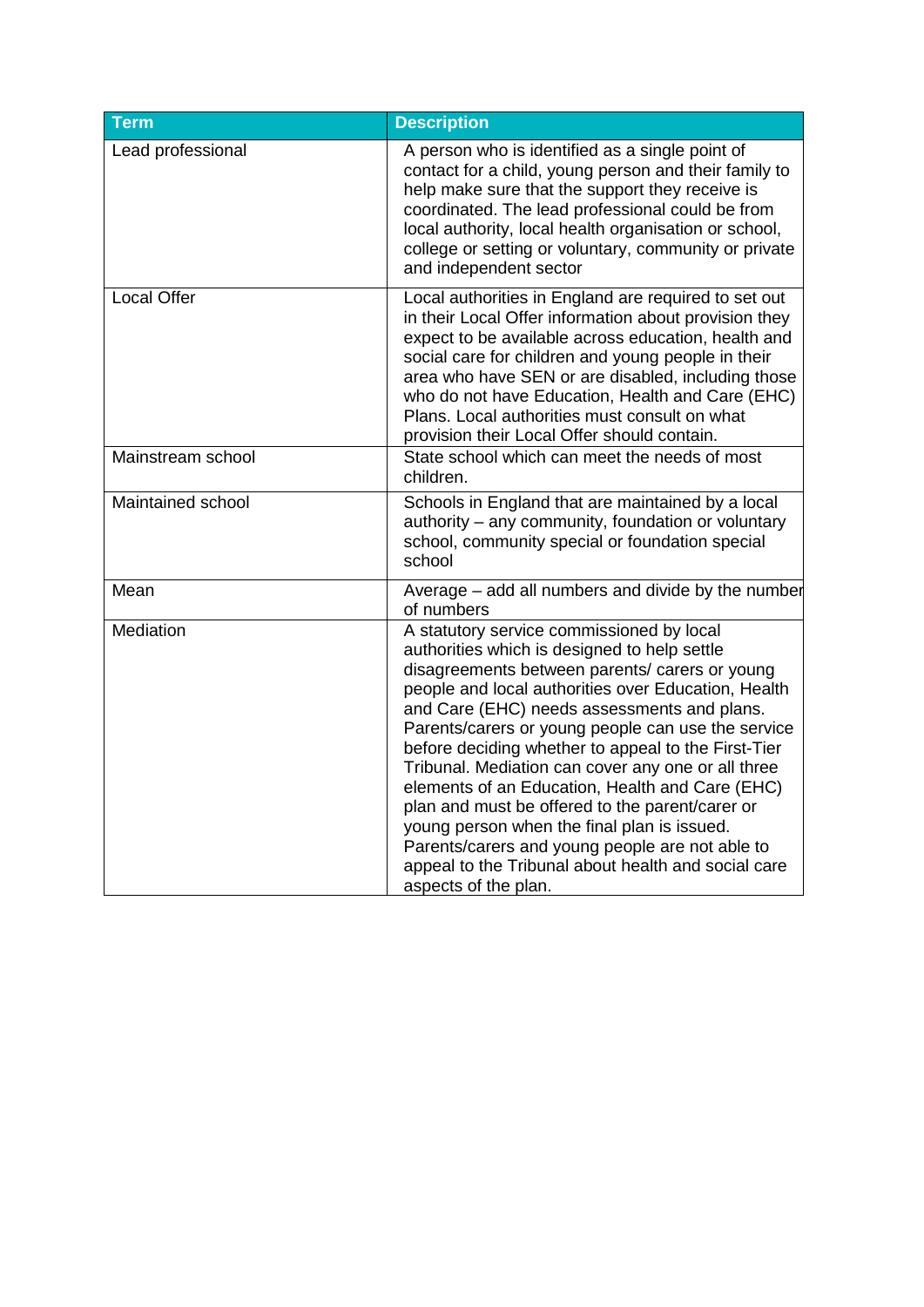<span id="page-12-3"></span><span id="page-12-2"></span><span id="page-12-1"></span><span id="page-12-0"></span>

| <b>Term</b>                   | <b>Description</b>                                                                                                                                                                                                                                                                                                                                                                                                                                                                                                                                                                                                                                                                                                                                                                                         |
|-------------------------------|------------------------------------------------------------------------------------------------------------------------------------------------------------------------------------------------------------------------------------------------------------------------------------------------------------------------------------------------------------------------------------------------------------------------------------------------------------------------------------------------------------------------------------------------------------------------------------------------------------------------------------------------------------------------------------------------------------------------------------------------------------------------------------------------------------|
| Mental health capacity        | The ability to make your own choices and decisions.<br>In order to do this, you need to be able to<br>understand and remember information, and<br>communicate clearly - whether verbally or<br>nonverbally - what you have decided. A person may<br>lack capacity because of a mental health problem,<br>dementia or learning disability.<br>'Consent' is when you give your permission to<br>someone to do something to you or for you.<br>'Capacity' is your ability to understand what you are<br>being asked to decide, to make a decision and to<br>communicate that decision to people around you.<br>Mental capacity can vary over time. If you have<br>capacity to consent, then you understand what you<br>are being asked to agree to, and you are able to let<br>people know whether you agree. |
| <b>MLD</b>                    | Moderate Learning Difficulty - category of need                                                                                                                                                                                                                                                                                                                                                                                                                                                                                                                                                                                                                                                                                                                                                            |
| <b>National Curriculum</b>    | The national curriculum is a set of subjects and<br>standards used by all local authority maintained<br>primary and secondary schools so children learn<br>the same things. It covers what subjects are taught<br>and the standards children should reach in each<br>subject. Other types of school like academies and<br>private schools don't have to follow the national<br>curriculum. Children who are home schooled do not<br>have to follow the national curriculum.                                                                                                                                                                                                                                                                                                                                |
| <b>NEET</b>                   | Not in Education, Employment or Training. Applies<br>to $16 - 18$ year olds only (participation age group).                                                                                                                                                                                                                                                                                                                                                                                                                                                                                                                                                                                                                                                                                                |
| <b>NHS Continuing Care</b>    | NHS Continuing Care is support provided for<br>children and young people under 18 with complex<br>health and care needs, who need a tailored package<br>of care because of their disability, an accident or<br>illness and whose needs cannot be met by existing<br>universal and specialist services. NHS Continuing<br>Healthcare is available for adults who meet eligibility<br>criteria.                                                                                                                                                                                                                                                                                                                                                                                                              |
| Non-Maintained special school | Schools in England approved by the Secretary of<br>State under section 342 of the Education Act 1996<br>as special schools which are non-maintained by the<br>state but charge fees on a non-profit making basis.<br>Most non-maintained special schools are run by<br>major charities or charitable trusts                                                                                                                                                                                                                                                                                                                                                                                                                                                                                                |
| Ofsted                        | Office for Standards in Education, Children's<br>Services and Skills. This is the body which inspects<br>and regulates services which care for children and<br>young people and those providing education and<br>skills for learners of all ages                                                                                                                                                                                                                                                                                                                                                                                                                                                                                                                                                           |
| <b>ONS</b>                    | <b>Office for National Statistics</b>                                                                                                                                                                                                                                                                                                                                                                                                                                                                                                                                                                                                                                                                                                                                                                      |
| <b>PANSI</b>                  | Projecting Adult Needs and Service Information                                                                                                                                                                                                                                                                                                                                                                                                                                                                                                                                                                                                                                                                                                                                                             |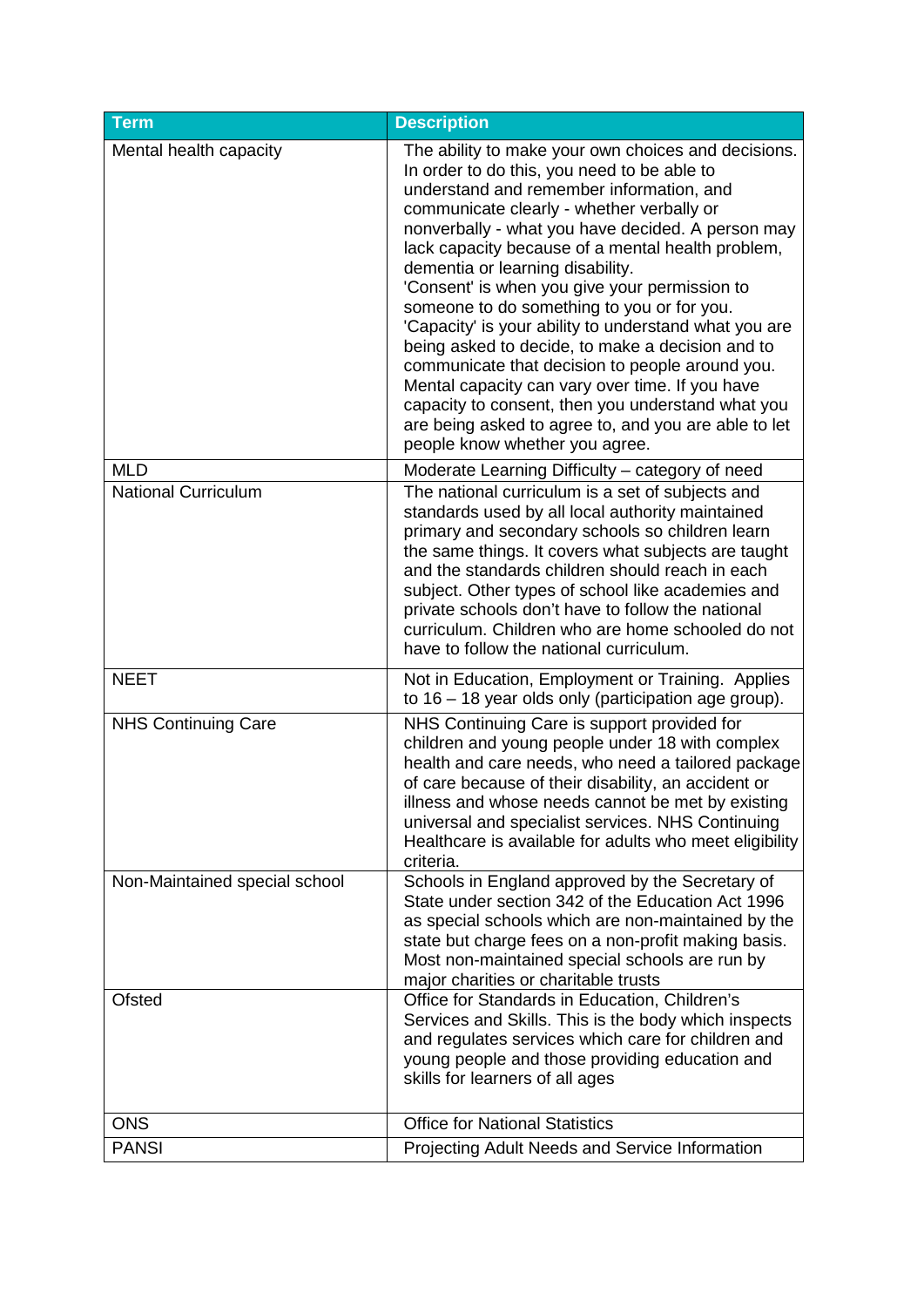<span id="page-13-6"></span><span id="page-13-5"></span><span id="page-13-4"></span><span id="page-13-3"></span><span id="page-13-2"></span><span id="page-13-1"></span><span id="page-13-0"></span>

| <b>Term</b>               | <b>Description</b>                                                                                                                                                                                                                                                                                                                                                                                           |
|---------------------------|--------------------------------------------------------------------------------------------------------------------------------------------------------------------------------------------------------------------------------------------------------------------------------------------------------------------------------------------------------------------------------------------------------------|
| <b>Parent Carer Forum</b> | A Parent Carer Forum is a group of parents and<br>carers of disabled or additional needs children who<br>work with local authorities, education, health and<br>other providers to make sure the services they plan<br>and deliver meets the needs of disabled and<br>additional needs children and their families                                                                                            |
| Pathway                   | A particular route or series of steps to access<br>support or services. It sets out different roles and<br>responsibilities and may include timescales.                                                                                                                                                                                                                                                      |
| <b>PEP</b>                | Personal Education Plan - An element of a Care<br>Plan maintained by a local authority in respect of a<br>Looked After Child (LAC), which sets out the<br>education needs of the child. If a Looked After Child<br>has an Education, Health and Care (EHC) plan, the<br>regular reviews of that plan should, where possible,<br>coincide with reviews of the Personal Education<br>Plan.                     |
| <b>Person Centred</b>     | A way of working that makes sure a child or young<br>person and their family are central to and involved in<br>all aspects of planning and decision-making with the<br>professionals and services working with them.                                                                                                                                                                                         |
| <b>Personal Budget</b>    | A Personal Budget is money set aside to fund<br>support as part of an Education, Health and Care<br>(EHC) plan for a child or young person with special<br>educational needs or disabilities. It can include<br>funds from Education, Health and Social Care.<br>Parents of children with an EHC plan and young<br>people with an EHC plan can choose whether or not<br>they wish to have a Personal Budget. |
| <b>PIP</b>                | A benefit that is replacing DLA for those aged 16<br>and over. Personal Independence Payment helps<br>with some of the extra costs caused by long-term ill-<br>health or a disability.                                                                                                                                                                                                                       |
| <b>Positive Steps</b>     | Positive Steps is a support service for young people<br>aged 13-19 (up to 25 years old for young people<br>with learning difficulties and/or disabilities). The<br>service is designed to meet the needs of individual<br>young people, helping them to reach their full<br>potential and make a successful transition into adult<br>life.                                                                   |
| Preparing for Adulthood   | Preparing for Adulthood is a National programme<br>providing knowledge and support to local<br>authorities and their partners, including families and<br>young people, so they can ensure disabled young<br>people achieve paid work, independent living, good<br>health and community inclusion as they move into<br>adulthood.                                                                             |
| <b>Provision Mapping</b>  | A way of identifying the range of provision available<br>to all pupils in a school, which is additional to and<br>different from the school's differentiated curriculum.<br>It can be used as part of the planning process for<br>children with special educational needs                                                                                                                                    |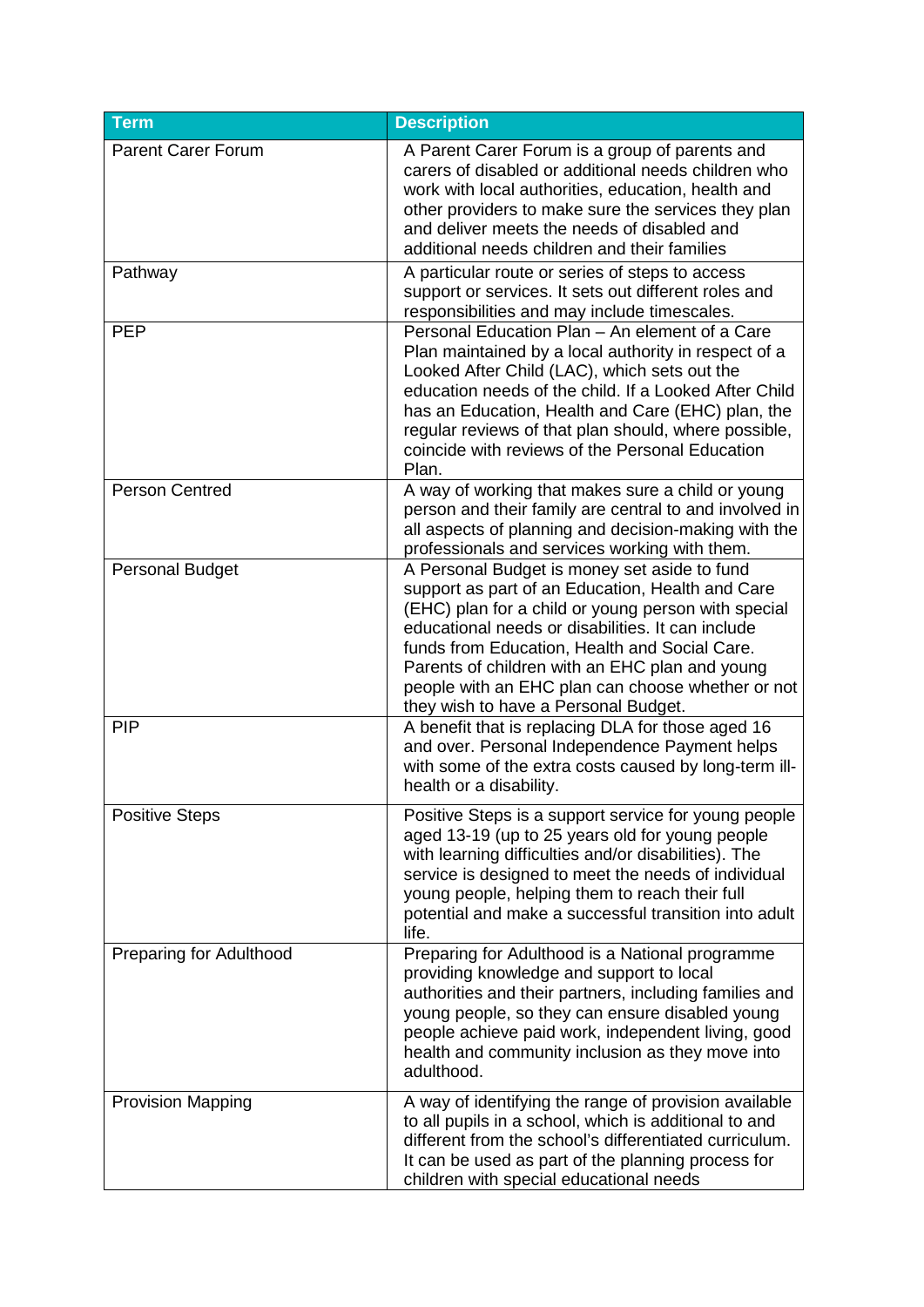<span id="page-14-2"></span><span id="page-14-1"></span><span id="page-14-0"></span>

| <b>Term</b>                         | <b>Description</b>                                                                                                                                                                                                                                                                                                                                                                                                     |
|-------------------------------------|------------------------------------------------------------------------------------------------------------------------------------------------------------------------------------------------------------------------------------------------------------------------------------------------------------------------------------------------------------------------------------------------------------------------|
| <b>PRU</b>                          | <b>Pupil Referral Unit</b>                                                                                                                                                                                                                                                                                                                                                                                             |
| <b>PSP</b>                          | Pastoral Support Programme - for pupils at serious<br>risk of permanent exclusion                                                                                                                                                                                                                                                                                                                                      |
| <b>QEST</b>                         | Quality and Effectiveness Support Team                                                                                                                                                                                                                                                                                                                                                                                 |
| Reasonable Adjustments              | Reasonable adjustments are changes that schools<br>and other settings are required to make in order for<br>a child with special educational needs or disabilities<br>to access learning. Adjustments could include:<br>changes to physical features - for example, creating<br>a ramp so that students can enter a classroom or<br>providing extra support and aids (such as specialist<br>teachers or equipment).     |
| <b>REAL</b>                         | Raising Early Achievement in literacy evaluation                                                                                                                                                                                                                                                                                                                                                                       |
| <b>RPA</b>                          | Raising the Participation Age. RPA is a government<br>measure meaning that all young people now have to<br>participate in education or training until their 18th<br>birthday. RPA provides the opportunity for all young<br>people to access the provision and support that they<br>will need to learn after the age of 16.                                                                                            |
| School Action (SA)                  | School Action is a level of support for pupils who are<br>not making expected progress at school, requiring<br>action to be taken to meet the child's learning<br>difficulties. The teacher will work with the SENCO to<br>support the child in class. Parents must be informed<br>that the child may be considered to have SEN and is<br>receiving school action support. Progress should be<br>reviewed twice a year |
| School Action Plus (SA+)            | School action plus is for pupils where SA has not<br>helped them make adequate progress. The school<br>will get advice and help from the LA and/or other<br>services such as the Health Authority. Progress<br>should be reviewed regularly; if the child is still not<br>progressing, the school or parents may request an<br>assessment which may give the child an Education,<br><b>Health and Care Plan</b>        |
| <b>SCA</b>                          | <b>School Condition Allocation</b>                                                                                                                                                                                                                                                                                                                                                                                     |
| <b>Schools Forum</b><br><b>SEMH</b> | Every local authority has a Schools Forum. It is<br>made up of representatives from schools and<br>academies, and some representation from other<br>bodies, such as nurseries and 14-19 education<br>providers. The role of the Schools Forum includes<br>looking at the local formula used to fund schools and<br>special educational needs provision.<br>Social, Emotional and Mental Health - category of           |
|                                     | special need                                                                                                                                                                                                                                                                                                                                                                                                           |
| <b>SEN</b>                          | Special Educational Needs - a child or young<br>person has SEN if they have a learning difficulty or<br>disability which calls for special educational<br>provision to be made for him or her. A child of<br>compulsory school age or a young person has a                                                                                                                                                             |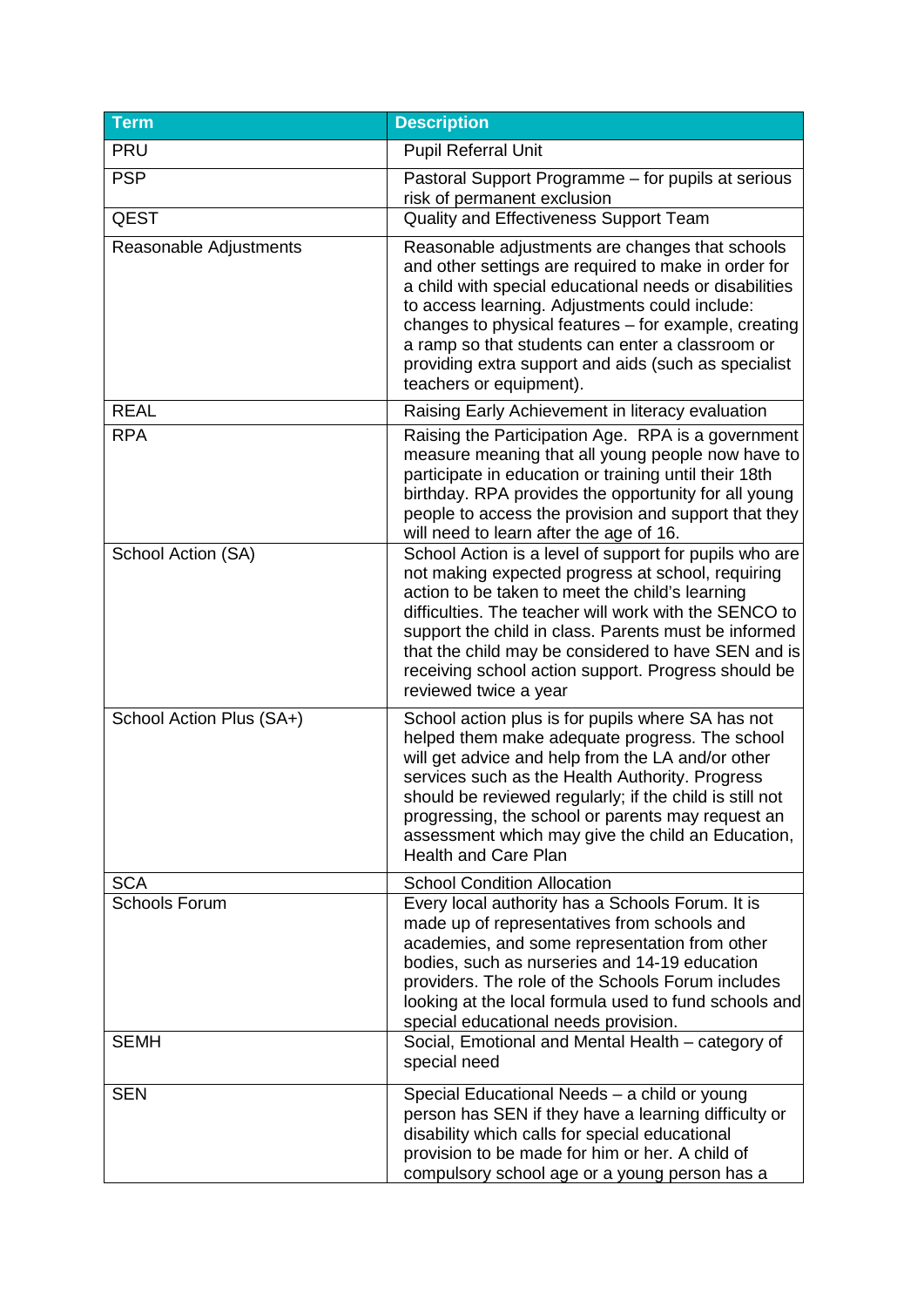<span id="page-15-6"></span><span id="page-15-5"></span><span id="page-15-4"></span><span id="page-15-3"></span><span id="page-15-2"></span><span id="page-15-1"></span><span id="page-15-0"></span>

| <b>Term</b>                   | <b>Description</b>                                                                                                                                                                                                                                                                                                                                                                                                                                   |
|-------------------------------|------------------------------------------------------------------------------------------------------------------------------------------------------------------------------------------------------------------------------------------------------------------------------------------------------------------------------------------------------------------------------------------------------------------------------------------------------|
| <b>SEN Support</b>            | learning difficulty or disability if he or she has a<br>significantly greater difficulty in learning than the<br>majority of others of the same age, or has a<br>disability which prevents or hinders him or her from<br>making use of educational facilities of a kind<br>generally provided for others of a same age in<br>mainstream schools or mainstream post 16<br>institutions.<br>SEN Support includes any help for children and             |
|                               | young people with special educational needs that is<br>additional to or different from the support generally<br>made for other children of the same age. The<br>purpose of SEN support is to help children achieve<br>the outcomes or learning objectives that have been<br>set for them by the school. Schools should involve<br>parents in this process. SEN support replaces Early<br>Years Action/Action Plus and School Action/ Action<br>Plus. |
| <b>SENDIASS</b>               | Special Educational Needs and Disability<br>Information, Advice and Support Service -<br>independent information and advice service for<br>families with a child with SEND aged $0 - 25$ and for<br>young people up to age 25. Previously known as<br>the Parent Partnership Service (PPS).                                                                                                                                                          |
| <b>SENCO</b>                  | Special Educational Needs Coordinator - a qualified<br>teacher in a school or maintained nursery, who has<br>taken additional SEN training and has responsibility<br>for coordinating SEN provision. All schools must<br>have a SENCo.                                                                                                                                                                                                               |
| <b>SEND</b>                   | Special Educational Needs and Disability.                                                                                                                                                                                                                                                                                                                                                                                                            |
| <b>SEN Information Report</b> | All schools have to publish on their school website<br>the support available in their school for pupils with<br>SEND                                                                                                                                                                                                                                                                                                                                 |
| <b>Short Breaks</b>           | Families who care for a child with severe<br>disabilities and/or complex health conditions who<br>meet the Children with disabilities services criteria<br>may be entitled to receive short breaks. A short<br>break can allow the parent or carer of the child or<br>young person to have time away from the caring<br>role and allow the child or young person to<br>participate in different activities and gain new and<br>positive experiences. |
| <b>SLCN</b>                   | Speech, Language and Communication - Category<br>of special needs                                                                                                                                                                                                                                                                                                                                                                                    |
| Special Educational provision | Special educational provision is provision that is<br>different from or additional to that normally available<br>to pupils or students of the same age, which is<br>designed to help children and young people with<br>special educational needs or disabilities to access                                                                                                                                                                           |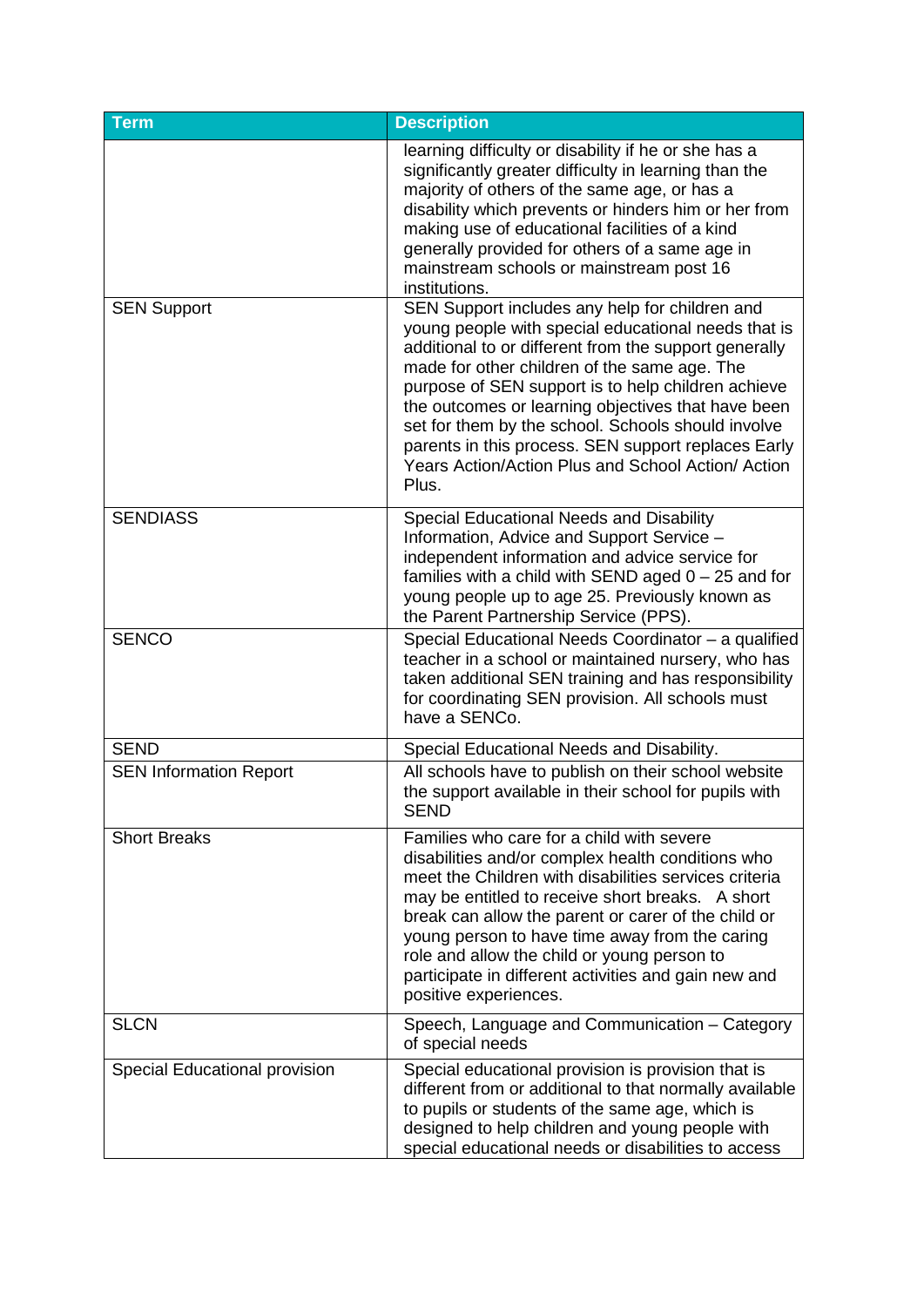<span id="page-16-7"></span><span id="page-16-6"></span><span id="page-16-5"></span><span id="page-16-4"></span><span id="page-16-3"></span><span id="page-16-2"></span><span id="page-16-1"></span><span id="page-16-0"></span>

| <b>Term</b>                 | <b>Description</b>                                                                                                                                                                                                                                                                                                                                                                                                                                                                                                                                                                                                                                                                                 |
|-----------------------------|----------------------------------------------------------------------------------------------------------------------------------------------------------------------------------------------------------------------------------------------------------------------------------------------------------------------------------------------------------------------------------------------------------------------------------------------------------------------------------------------------------------------------------------------------------------------------------------------------------------------------------------------------------------------------------------------------|
|                             | the National Curriculum at school or to study at<br>college                                                                                                                                                                                                                                                                                                                                                                                                                                                                                                                                                                                                                                        |
| Special school              | A school which is specifically organised to make<br>special educational provisions for pupils with<br>special educational needs. Special schools<br>maintained by the local authority comprise<br>community special schools and foundation special<br>schools, and non-maintained (independent) special<br>schools that are approved by the Secretary of State<br>under section 342 of the Education Act 1996.                                                                                                                                                                                                                                                                                     |
| Statutory assessment        | The statutory assessment is a full investigation of a<br>child's special educational needs, including health<br>and care needs carried out by the local authority<br>where your child lives. A statutory assessment is a<br>legal process.                                                                                                                                                                                                                                                                                                                                                                                                                                                         |
| <b>Statutory Guidance</b>   | Statutory guidance is guidance that local authorities<br>and other local bodies have a legal duty to follow.                                                                                                                                                                                                                                                                                                                                                                                                                                                                                                                                                                                       |
| <b>Statement of SEN</b>     | A statement of special needs is a formal document<br>describing a child's learning needs and how they<br>should be met, including what school they should<br>go to. From September 2014, Statements were<br>replaced by Education, Health and Care Plans.                                                                                                                                                                                                                                                                                                                                                                                                                                          |
| <b>STEM</b>                 | Science, technology, engineering and mathematics                                                                                                                                                                                                                                                                                                                                                                                                                                                                                                                                                                                                                                                   |
| <b>Study Programme</b>      | A flexible college programme that is responsive to<br>the aspirations of a young person, aged $16 - 19$ ,<br>and up to 25 years for learners with learning<br>difficulties and disabilities. Should include Maths,<br>English and work experience unless assessed as<br>not appropriate for a young person.                                                                                                                                                                                                                                                                                                                                                                                        |
| <b>Supported Employment</b> | Involves a personalised approach to working with<br>people with disabilities, including people with<br>learning disabilities and autism, to help them<br>access and retain open employment, with support.                                                                                                                                                                                                                                                                                                                                                                                                                                                                                          |
| Supported Internship        | A supported internship is one type of study<br>programme specifically aimed at young people aged<br>16 to 24 who have a statement of special<br>educational needs, a Learning Difficulty<br>Assessment, or an EHC plan, who want to move<br>into employment and need extra support to do so.<br>Supported internships are based primarily at an<br>employer and are intended to help young people<br>with learning difficulties and/or disabilities to achieve<br>sustainable, paid employment by equipping them<br>with the skills they need for work through learning in<br>the workplace. Internships normally last for a year<br>and include unpaid work placements of at least six<br>months. |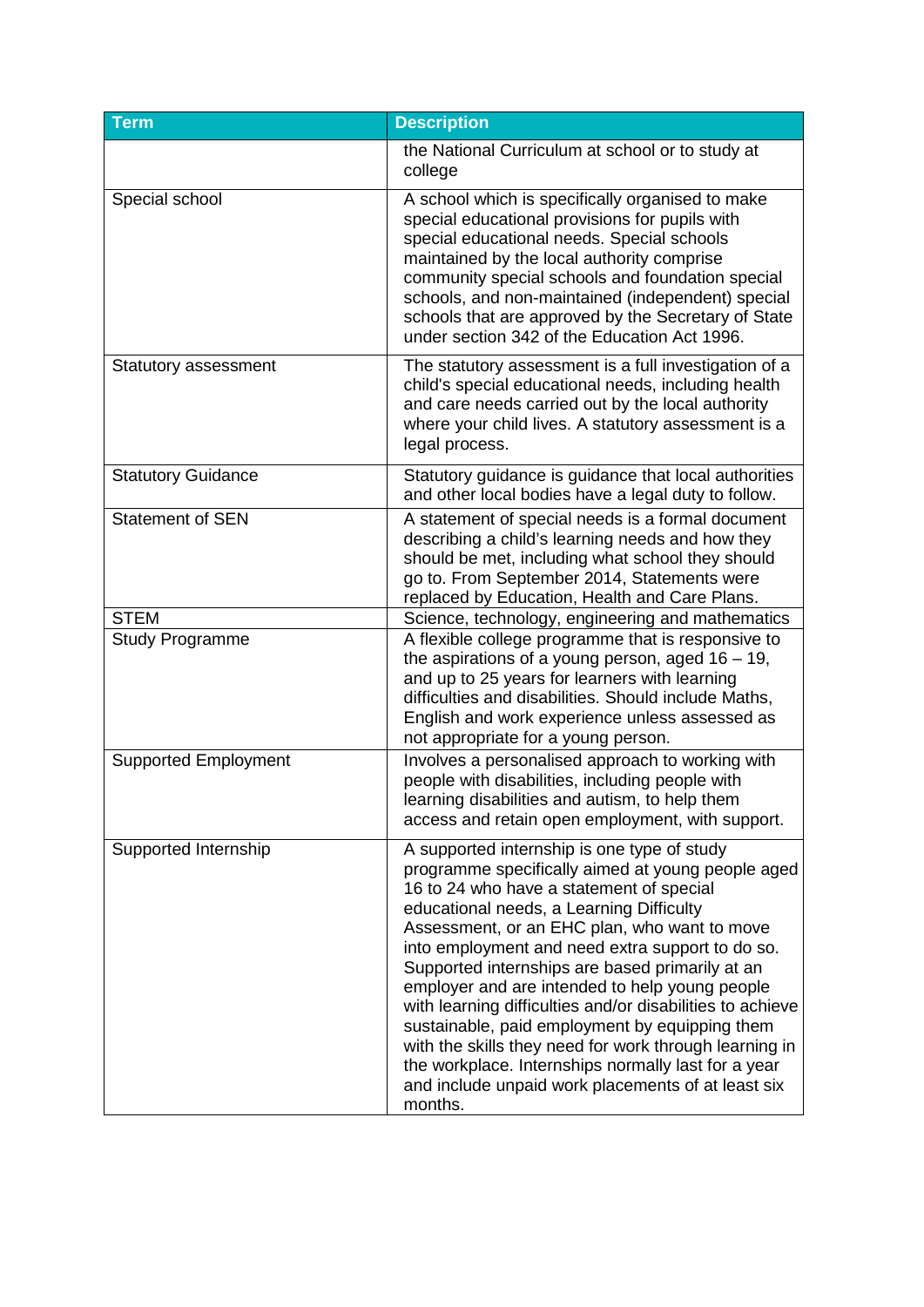<span id="page-17-5"></span><span id="page-17-4"></span><span id="page-17-3"></span><span id="page-17-2"></span><span id="page-17-1"></span><span id="page-17-0"></span>

| <b>Term</b>                            | <b>Description</b>                                                                                                                                                                                                                                                                                                                                                                                                                                                                                                                                                                                                                                                                                                                                                                                                                                        |
|----------------------------------------|-----------------------------------------------------------------------------------------------------------------------------------------------------------------------------------------------------------------------------------------------------------------------------------------------------------------------------------------------------------------------------------------------------------------------------------------------------------------------------------------------------------------------------------------------------------------------------------------------------------------------------------------------------------------------------------------------------------------------------------------------------------------------------------------------------------------------------------------------------------|
| TaC or TaF                             | Team around the Child/Family - a multiagency team<br>of practitioners who come together to provide<br>support required to meet the needs of a family<br>identified through a Family Common Assessment<br>Framework (FCAF). The team can include a range<br>of people such as family workers, health care staff,<br>depending on the needs of the child and family.                                                                                                                                                                                                                                                                                                                                                                                                                                                                                        |
| <b>Technical Education or T-Levels</b> | These high-quality technical alternatives to A<br>Levels will be available from 2020, starting with the<br>routes of education and childcare, digital and<br>construction                                                                                                                                                                                                                                                                                                                                                                                                                                                                                                                                                                                                                                                                                 |
| <b>Transfer Review</b>                 | A Transfer Review replaces the Annual Review in<br>the academic year that the child or young person<br>with a Statement of Special Educational Needs or<br>Learning Disability Assessment (LDA) transfers to<br>the new special educational needs and disability<br>system. A transfer review involves an Education,<br>Health and Care (EHC) needs assessment to decide<br>what outcomes and provision need to be included in<br>the Education, Health and Care (EHC) plan. This<br>should include education, health and social care<br>needs. You, your child or the young person must be<br>invited to a meeting as part of the transfer review. A<br>transfer review ends when the local authority sends<br>you (or the young person) a copy of the EHC plan,<br>or when it informs you (or the young person) that an<br>EHC plan will not be issued. |
| Transition                             | A transition is a time of change; this could be at<br>particular fixed points in a child's education for<br>example moving from primary to secondary school,<br>or a move between services for example from child<br>to adult health services.                                                                                                                                                                                                                                                                                                                                                                                                                                                                                                                                                                                                            |
| <b>Transition Plan</b>                 | Every local authority must publish a plan that<br>explains when and how Statements of Special<br>Educational Need will be transferred to the new<br>system of Education, Health and Care (EHC) Plans,<br>as well as information for young people in further<br>education and training who receive support as a<br>result of a Learning Difficulties Assessment                                                                                                                                                                                                                                                                                                                                                                                                                                                                                            |
| Tribunal (SEND)<br><b>VCCE</b>         | The First-tier Tribunal (Special Educational Needs<br>and Disability) is a legal body. The Tribunal hears<br>appeals from parents of children with special<br>educational needs, and young people with special<br>educational needs about decisions made by the<br>local authority regarding Education, Health and<br>Care (EHC) Needs Assessments and Education,<br>Health and Care (EHC) plans. You can find out<br>more at www.gov.uk/ special-educational-needs<br>disability tribunal/overview Glossary<br>Values, Character and Citizenship Education                                                                                                                                                                                                                                                                                               |